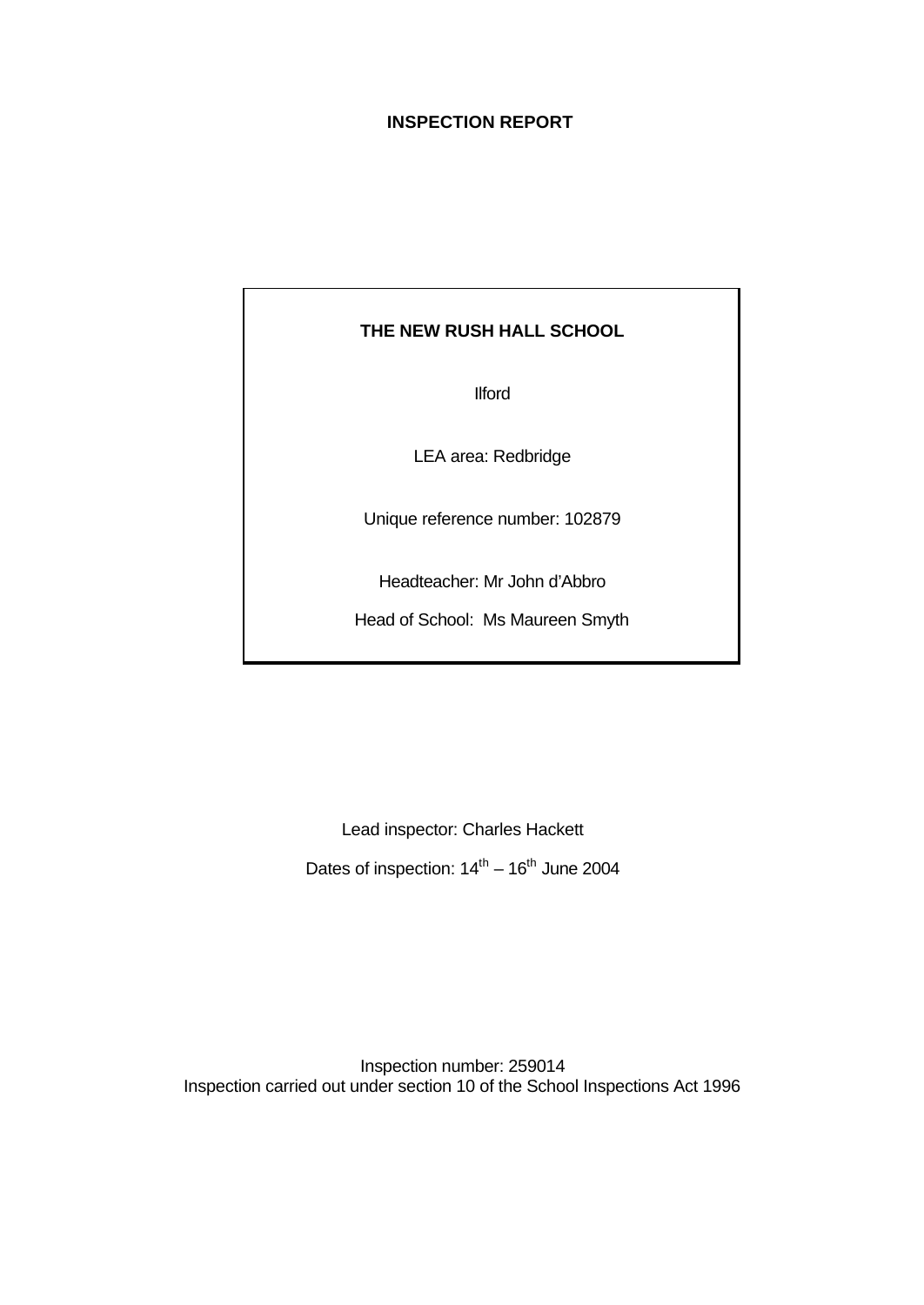# © Crown copyright 2004

This report may be reproduced in whole or in part for non-commercial educational purposes, provided that all extracts quoted are reproduced verbatim without adaptation and on condition that the source and date thereof are stated.

Further copies of this report are obtainable from the school. Under the School Inspections Act 1996, the school must provide a copy of this report and/or its summary free of charge to certain categories of people. A charge not exceeding the full cost of reproduction may be made for any other copies supplied.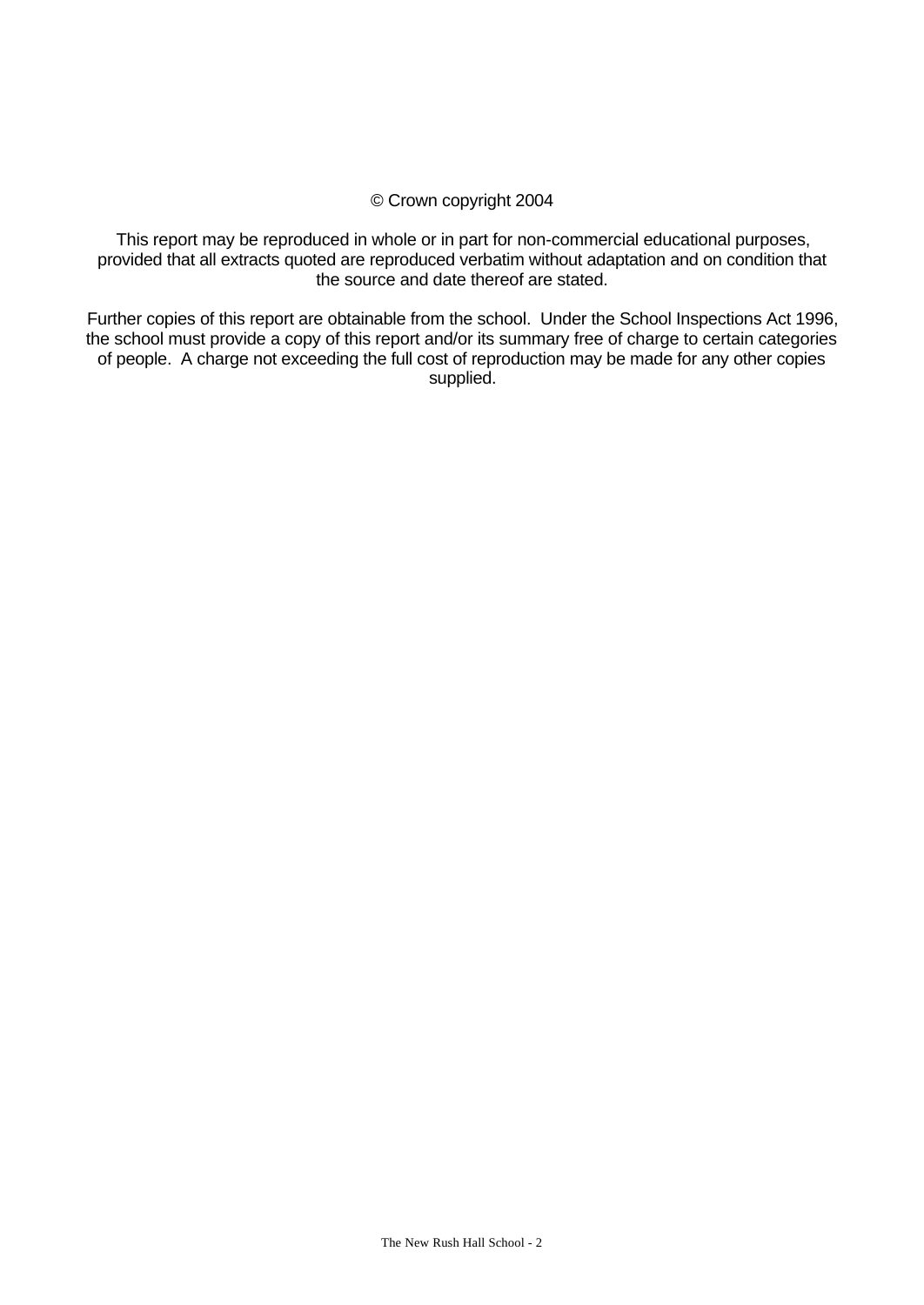# **INFORMATION ABOUT THE SCHOOL**

| Type of school:                       | Special                                      |
|---------------------------------------|----------------------------------------------|
| School category:                      | Community special                            |
| Age range of pupils:                  | $5 - 16$                                     |
| Gender of pupils:                     | Mixed                                        |
| Number on roll;                       | 51                                           |
| School address:                       | Fencepiece Road<br>Hainault<br><b>Ilford</b> |
| Postcode:                             | Essex<br>IG6 2LJ                             |
| Telephone number:                     | 020 8501 3951                                |
| Fax number:                           | 020 8500 9309                                |
| Appropriate authority:                | <b>Local Education Authority</b>             |
| Name of acting chair of<br>governors: | Keith Robson                                 |
| Date of previous                      | 2/2/98                                       |

# **CHARACTERISTICS OF THE SCHOOL**

inspection:

New Rush Hall School is a day school for pupils with social, emotional and behavioural difficulties. The school takes boys and girls and currently has 51 pupils on roll. Of these only five are girls and these are in the primary department. Pupils are admitted from the age of five up to 16 and at different times of the year, usually as a result of being excluded from mainstream education. Pupils who attend the school come from the borough of Redbridge and a number of neighbouring boroughs. Pupils' attainments on entry to the school are below average and over 60% receive free school meals. Pupils come from a wide range of ethnic backgrounds, although the majority are white English. A significant number of pupils have additional special educational needs including attentiondeficit and hyperactive disorders (ADHD), aspergers and autistic spectrum disorders.

The school is part of a wider range of provision for pupils with social, emotional and behavioural difficulties, which includes a behaviour support outreach team, two pupil referral units and an adolescent psychiatric unit. The headteacher manages this group and the governors of the school, in conjunction with the LEA, manage and oversee all the resources and services of the New Rush Hall group. The head of school has responsibility for the management of the school.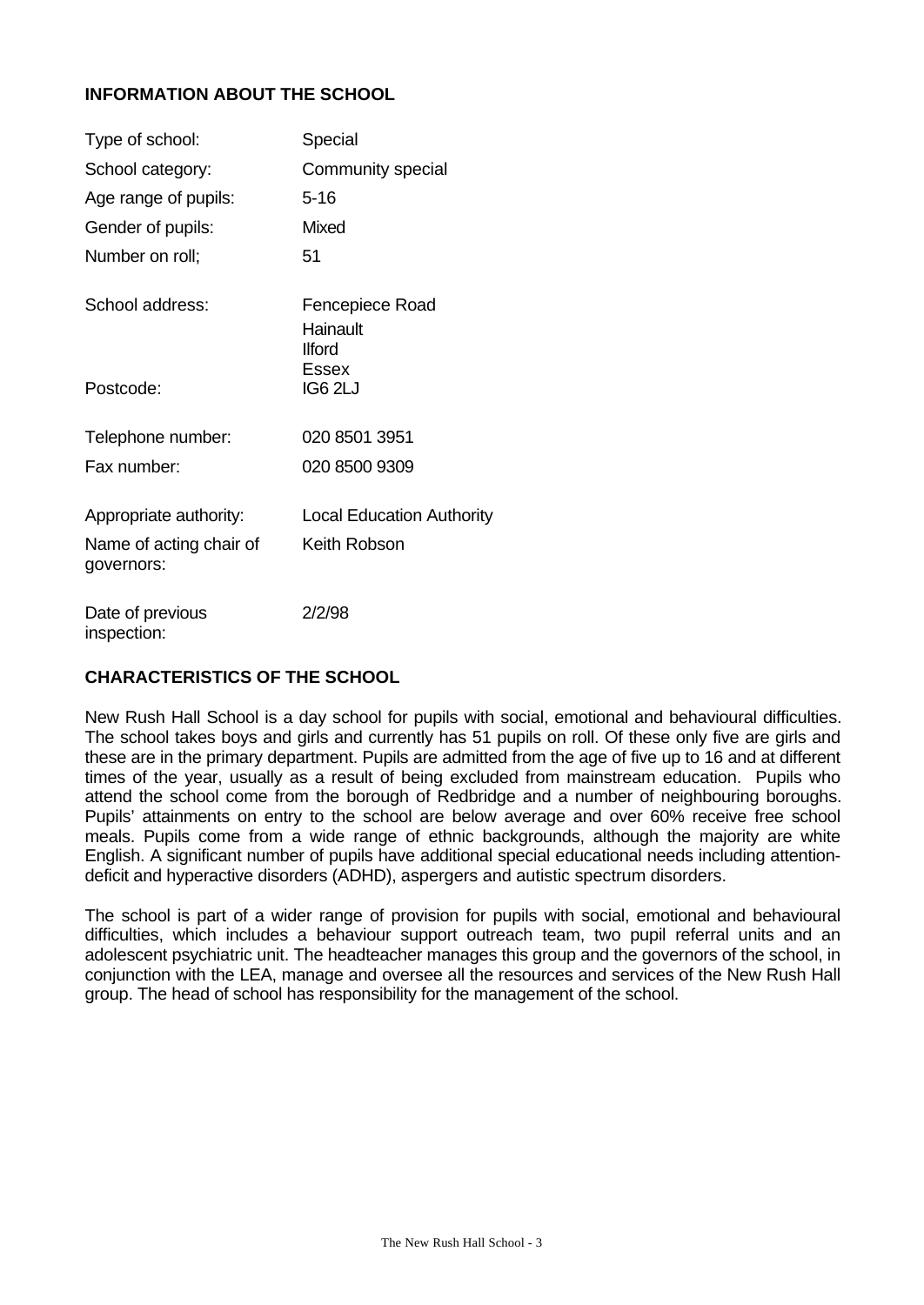# **INFORMATION ABOUT THE INSPECTION TEAM**

| Members of the inspection team |                        |                | <b>Subject responsibilities</b>                                                             |
|--------------------------------|------------------------|----------------|---------------------------------------------------------------------------------------------|
| 21081                          | <b>Charles Hackett</b> | Lead inspector | Physical education                                                                          |
| 9173                           | Sarah McDermott        | Lay inspector  |                                                                                             |
| 32686                          | <b>Niki Elliott</b>    | Team inspector | English, personal, social, health<br>and citizenship education                              |
| 14691                          | Jenny Hall             | Team inspector | Science, art and design                                                                     |
| 33005                          | Nicky Martin           | Team inspector | Information and communication<br>technology, modern foreign<br>language, history, geography |
| 1224                           | <b>Graham Todd</b>     | Team inspector | Mathematics, design and<br>technology, religious education,<br>music                        |

The inspection contractor was:

Altecq Education

102 Bath Road Cheltenham **Gloucestershire** GL53 7JX

Any concerns or complaints about the inspection or the report should be made initially to the contractor. The procedures are set out in the leaflet 'Complaining about Ofsted Inspections', which is available from Ofsted Publications Centre (telephone 07002 637833) or Ofsted's website (www.ofsted.gov.uk).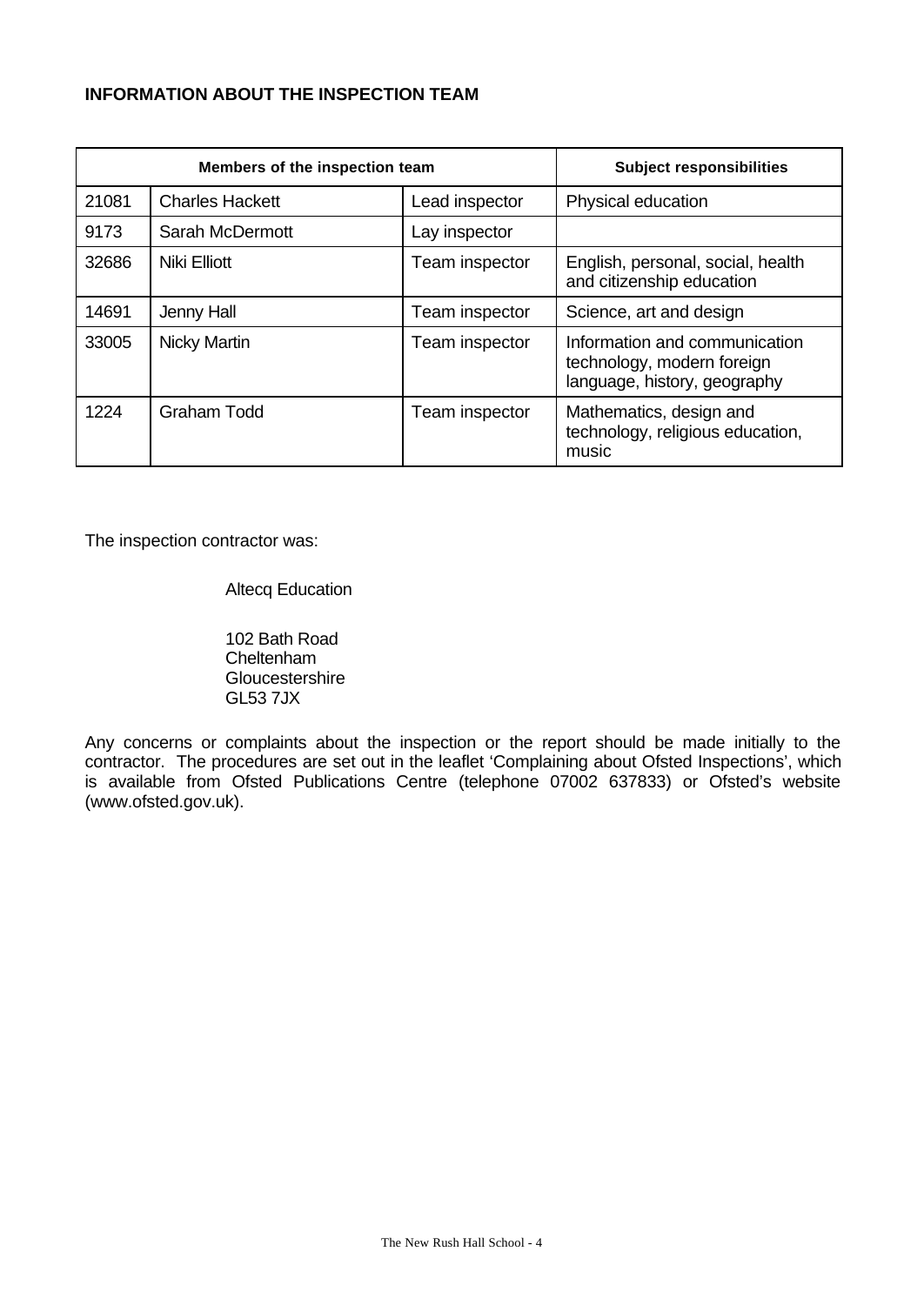# **REPORT CONTENTS**

|                                                                                                                                    | Page |    |
|------------------------------------------------------------------------------------------------------------------------------------|------|----|
| <b>PART A: SUMMARY OF THE REPORT</b>                                                                                               | 6    |    |
| <b>PART B: COMMENTARY ON THE MAIN INSPECTION FINDINGS</b>                                                                          |      |    |
| <b>STANDARDS ACHIEVED BY PUPILS</b>                                                                                                | 8    |    |
| Standards achieved in areas of learning, subjects and courses                                                                      |      |    |
| Pupils' attitudes, values and other personal qualities                                                                             |      |    |
| <b>QUALITY OF EDUCATION PROVIDED BY THE SCHOOL</b>                                                                                 | 10   |    |
| Teaching and learning<br>The curriculum<br>Care, guidance and support<br>Partnership with parents, other schools and the community |      |    |
| <b>LEADERSHIP AND MANAGEMENT</b>                                                                                                   | 15   |    |
| <b>PART C: THE QUALITY OF EDUCATION IN SUBJECTS AND COURSES</b>                                                                    |      | 18 |
| <b>SUBJECTS IN KEY STAGES 1 TO 4</b>                                                                                               |      |    |
| <b>PART D: SUMMARY OF THE MAIN INSPECTION JUDGEMENTS</b>                                                                           | 28   |    |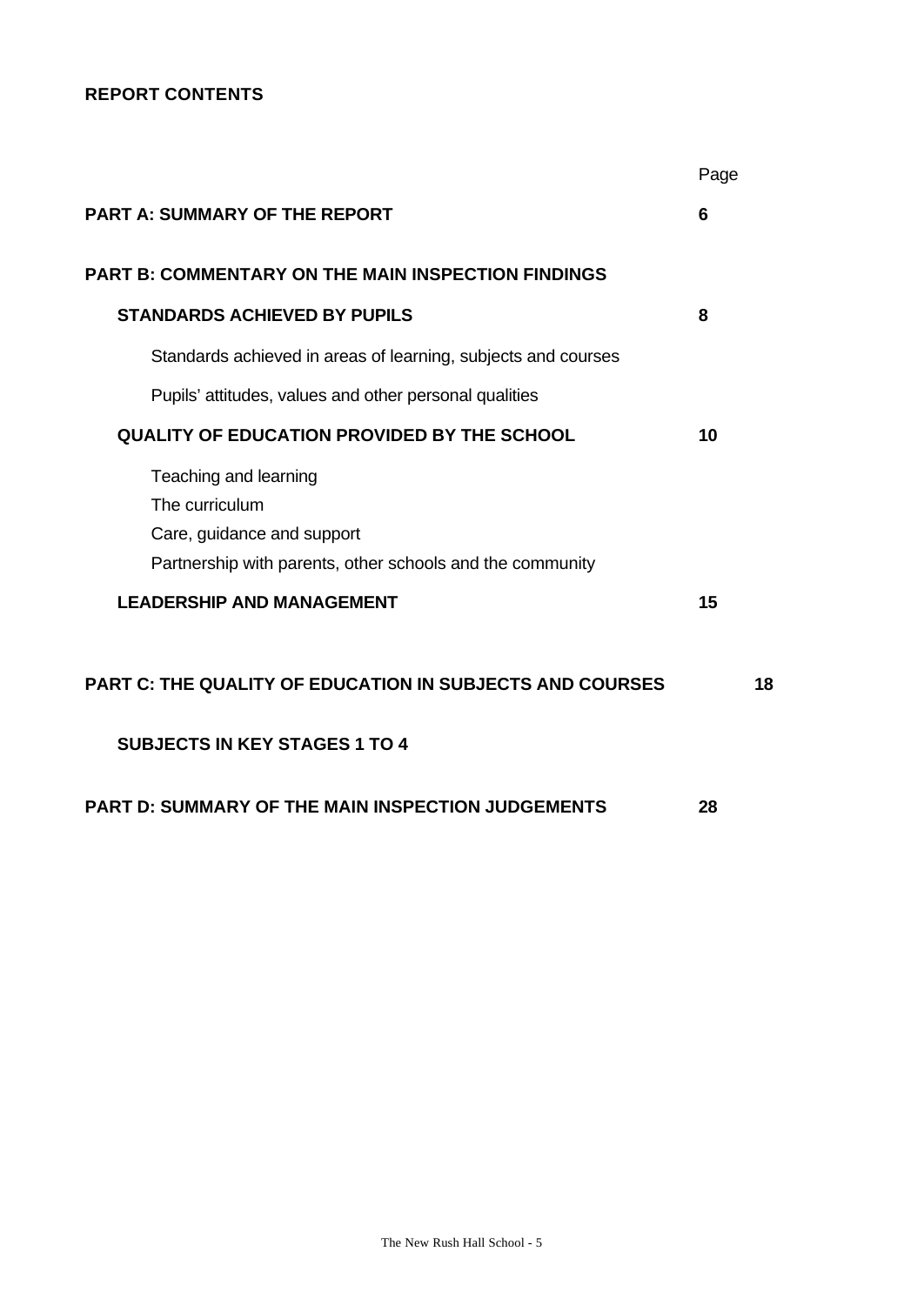# **PART A: SUMMARY OF THE REPORT**

## **OVERALL EVALUATION**

New Rush Hall is a **very effective** school for children with emotional and behavioural difficulties. It is very successful at improving pupils' behaviour and enhancing their personal development. As a result of this pupils are able to achieve well in almost all subject areas. The quality of teaching throughout the school is consistently good. The leadership and management qualities of the headteacher and the head of school are inspirational and ensure that the school provides very good value for money.

# **The school's main strengths and weaknesses are:**

- Both the headteacher and the head of school lead the school with ambition and vision ensuring that it is at the forefront of the work of schools for pupils with emotional and behavioural difficulties.
- Very effective behaviour management systems that support and improve pupils' behaviour.
- The very good progress that pupils make in personal, social, health and citizenship education, art and physical education.
- Very good opportunities for pupils to attend mainstream schools either part or full time.
- Staff work very well together to ensure that the care and welfare provided for pupils is excellent.
- The good learning opportunities provided by the curriculum and the very good additional lessons that meet the differing special needs of pupils very well.
- The systems to monitor, assess and record pupils' progress are good, but the quality of the marking of pupils' work is inconsistent.
- Attendance rates are unsatisfactory but adversely affected by a small group of senior pupils.
- The accommodation is unsatisfactory and reduces the quality of the work of the school in important areas.

#### **Improvements since previous inspection**

The school has made very good progress since its last inspection. Improvements have been made to the quality of teaching, learning, assessment and the curriculum and as a result pupils' achievements have improved.

# **STANDARDS ACHIEVED**

| Pupils' achievement at the end | in relation to individual targets in: |                               |  |  |
|--------------------------------|---------------------------------------|-------------------------------|--|--|
| ot:                            | Subjects of the curriculum            | Personal and social education |  |  |
| Year 6                         | Good                                  | <b>Very Good</b>              |  |  |
| Year 11                        | Good                                  | <b>Very Good</b>              |  |  |

*Inspectors make judgements in the range: excellent; very good; good; satisfactory; unsatisfactory; poor; very poor.*

Pupils' achievements are **good** overall and they are very good in art and physical education. The achievements of the small number of older pupils who stay to take examinations are very good. The number of GCSE passes they achieve is higher than normal for schools of this type. Similarly pupils who take the national tests at the end of Years 6 and 9 achieve very good results. Both these sets of results, when considered alongside other factors, gives pupils 'value added' scores in the top 5 percent of all schools in the country.

Pupils' personal development is very good and both their attitudes and behaviour have improved and are **very good**. It is because of these improvements that pupils are able to learn successfully within the school and so many are able to take advantage of attending a mainstream school either part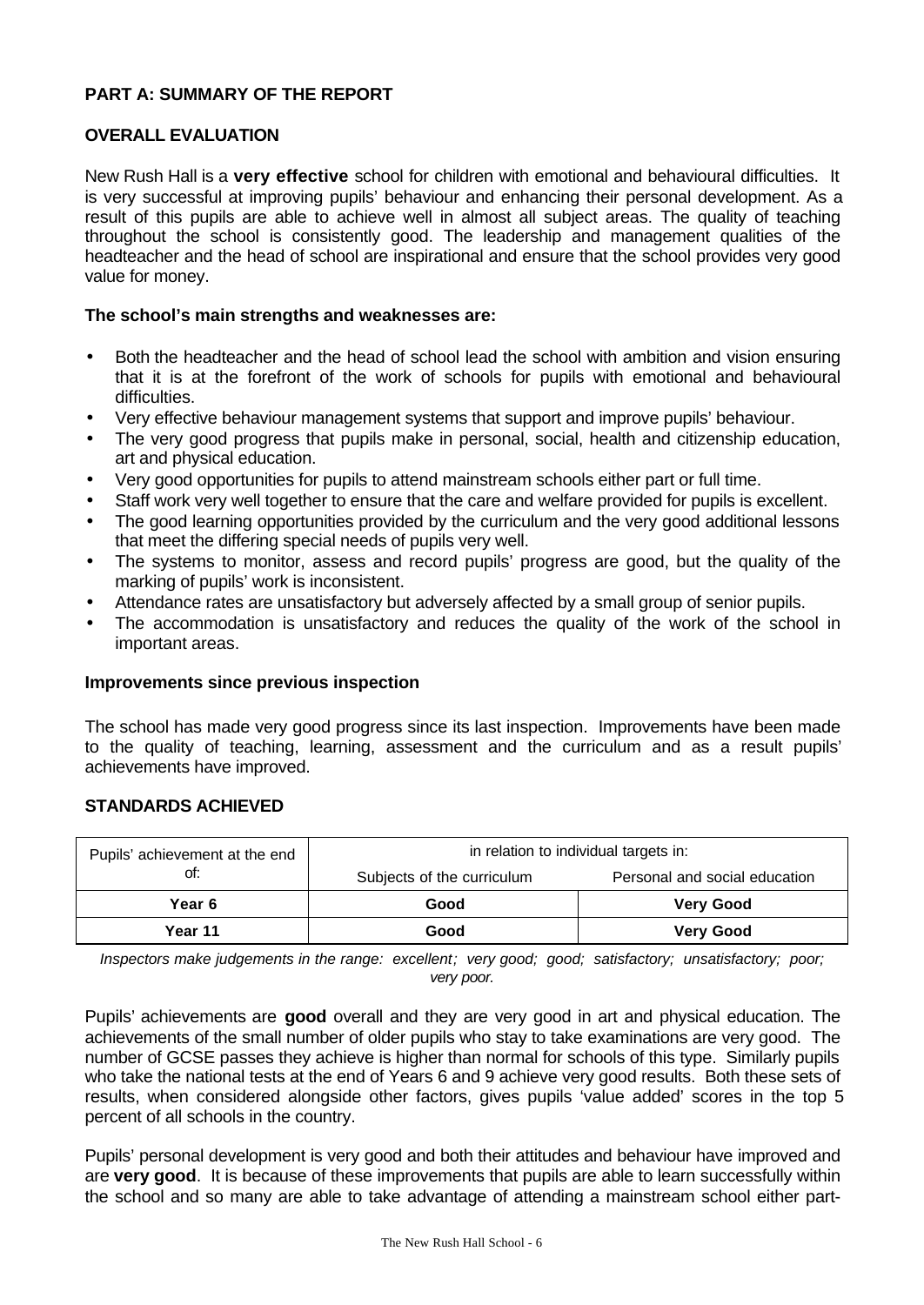time or returning there full time. Overall their spiritual, moral, social and cultural development is very good and a positive feature of the work of the school. Attendance is unsatisfactory. Although for the majority of pupils their attendance is good, the overall figures for the school are distorted by eight pupils who are either do not attend at all or whose records of attendance are very poor.

# **QUALITY OF EDUCATION**

The quality of education is **good**. Teaching is consistently **good** throughout the school. Teachers check on pupils' progress well and set appropriate targets for improvements both in their personal and academic achievements. Lessons are well structured and teachers expect high standards in work and effort. Staff use praise well and encourage pupils to do their best and consider how they can improve what they do. However, this positive approach is not always reflected well in the quality of marking seen in pupils' books; comments often fail to tell pupils how they can do better.

The excellent care and support provided by all staff has a very positive effect on developing pupils' self-esteem and confidence. Although, there are no formal pupil committees, they feel valued and listened to. Staff work together very well as a team. The curriculum is very good in the primary department and good in the secondary; older pupils would benefit from more opportunities to take part in practical work related studies. Extra lessons such as 'fun science', Team Challenge and lunch time table tennis are popular with pupils.

The links the school has with parents, other schools and the local community are very good. These contribute significantly to the overall effectiveness of the school and the important role it plays in meeting the differing special needs of pupils.

The accommodation is unsatisfactory. There is a shortage of space and very limited facilities for the teaching of food technology, creating a library and providing support for pupils having problems in their lessons.

# **LEADERSHIP AND MANAGEMENT**

Leadership and management of the school are **very good**. Both the headteacher and head of school show tremendous passion and commitment in their work. Other senior staff play key roles in maintaining high levels of efficiency in the day to day management of the school. Together they are constantly seeking to drive standards up, as well as ensuring that new staff are quickly integrated into the work of the school and become effective staff members. Governance of the school is good. The governors are a very committed and supportive body and have a clear understanding of the role of the school and how best they can support it.

# **PARENTS' AND PUPILS' VIEWS OF THE SCHOOL**

Parents are very positive about the impact of the work of the school on their children. They report that their children now enjoy attending school, are making progress both in terms of their learning in the classroom, as well as their personal development. They commented positively about the additional support that the school provides. Pupils are also very positive about the school. They express enthusiastically how much they think they have improved, particularly in learning to behave in a more appropriate ways and in controlling their tempers.

# **IMPROVEMENTS NEEDED**

Within the context of this being a very effective school, the school should:

- improve the quality of marking so that it helps pupils understand better what they need to do to improve.
- agree with the LEA more effective strategies to deal with the few persistent non-attenders.\*
- improve the library and facilities for the teaching of food technology.

\* For next term there is an agreed plan of action for this with the LEA.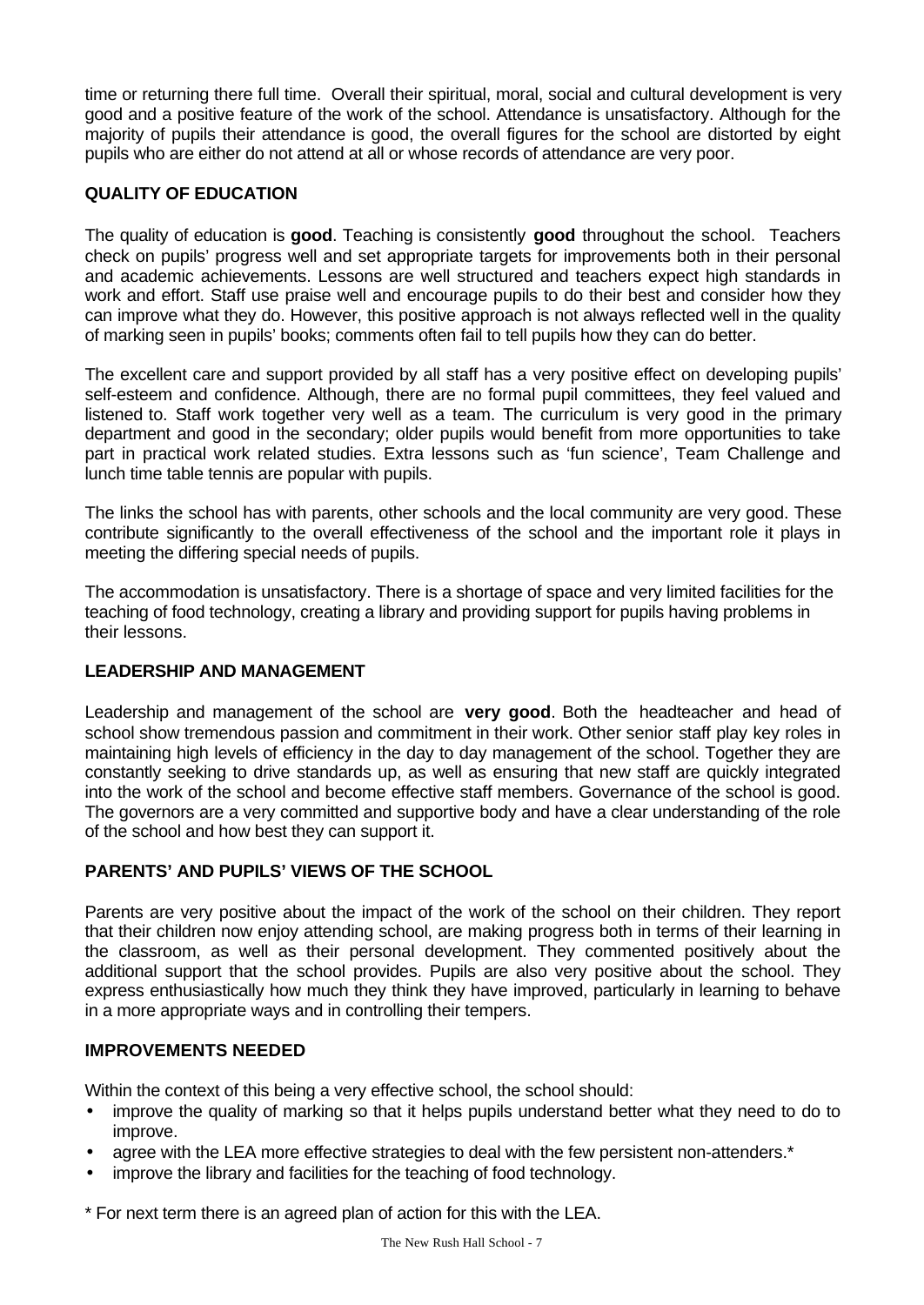# **PART B: COMMENTARY ON THE INSPECTION FINDINGS**

# **STANDARDS ACHIEVED BY PUPILS**

## **Standards achieved in areas of learning, subjects and courses**

Pupils' achievement is **good** overall.

### **Main strengths and weaknesses**

- Almost all pupils who remain in school until Year 11 achieve very well in GCSEs.
- The very good progress made by a few pupils each year enables them to return to mainstream education full time.
- Achievement in personal, social, health and citizenship education, art and design and physical education are very good.
- The progress of pupils with additional special needs is equally as good as other pupils because of the extra support they are given.

- 1. Pupils have consistently achieved well in GCSEs. They have passed in a range of subjects including English, mathematics, science, ICT, Spanish, design and technology and art. The grades achieved represent very good progress and the number passed is higher than the average for schools of this type. Pupils in years 10 and 11 also gain an NVQ certificate at levels 1 and 2 in engineering studies. In addition pupils have achieved well in the standard assessment tests at the end of years 6 and 9. When the results of GCSEs and SATs are linked to other factors to produce 'value added scores' these are very high and match those of the top 5 per cent of all types of school in the country. Although these scores only refer to a small number of pupils, nevertheless they are very impressive given pupils' previous difficulties in being able to function in a school situation.
- 2. The very high rates of progress of many pupils have enabled a few each year to return to mainstream education full time. In addition many other pupils have the opportunity to attend mainstream for part of their timetable each week. For many this demonstrates very good progress given that almost all have been previously excluded from mainstream education.
- 3. Pupils achieve very well in personal, social, health and citizenship education not just in the lessons but in their overall personal development. The emphasis that the school places on these aspects greatly contributes to the success achieved. In physical education and art and design pupils' successes make important contributions to developing their confidence and selfesteem. A particular strength of the work in physical education is its link to the 'Team Challenge' programme. This programme supports pupils who have achieved well during each day and allows them to take part in a physical activity at the end of each day. During the week of inspection the activity was basketball. Observations of these sessions show how well pupils progress not only in their basketball skills but also in working together in evaluating their performances and seeking ways to improve.
- 4. Achievements are good overall in English; they are best in years 1 and 2 where pupils make very good progress. Achievement is also good in mathematics and science and for both of these subjects pupils who stay to take GCSE make very good progress. Achievement, overall, in information and communication technology is good, although work in years 7 to 9 is hampered by the school's inability to find a specialist teacher for these groups. Achievement is satisfactory in religious education.
- 5. The achievement of pupils with additional special educational needs such as attention deficit hyperactivity disorder and literacy difficulties is also good. They are very well supported in lessons where they receive additional help as required. Supporting pupils with literacy difficulties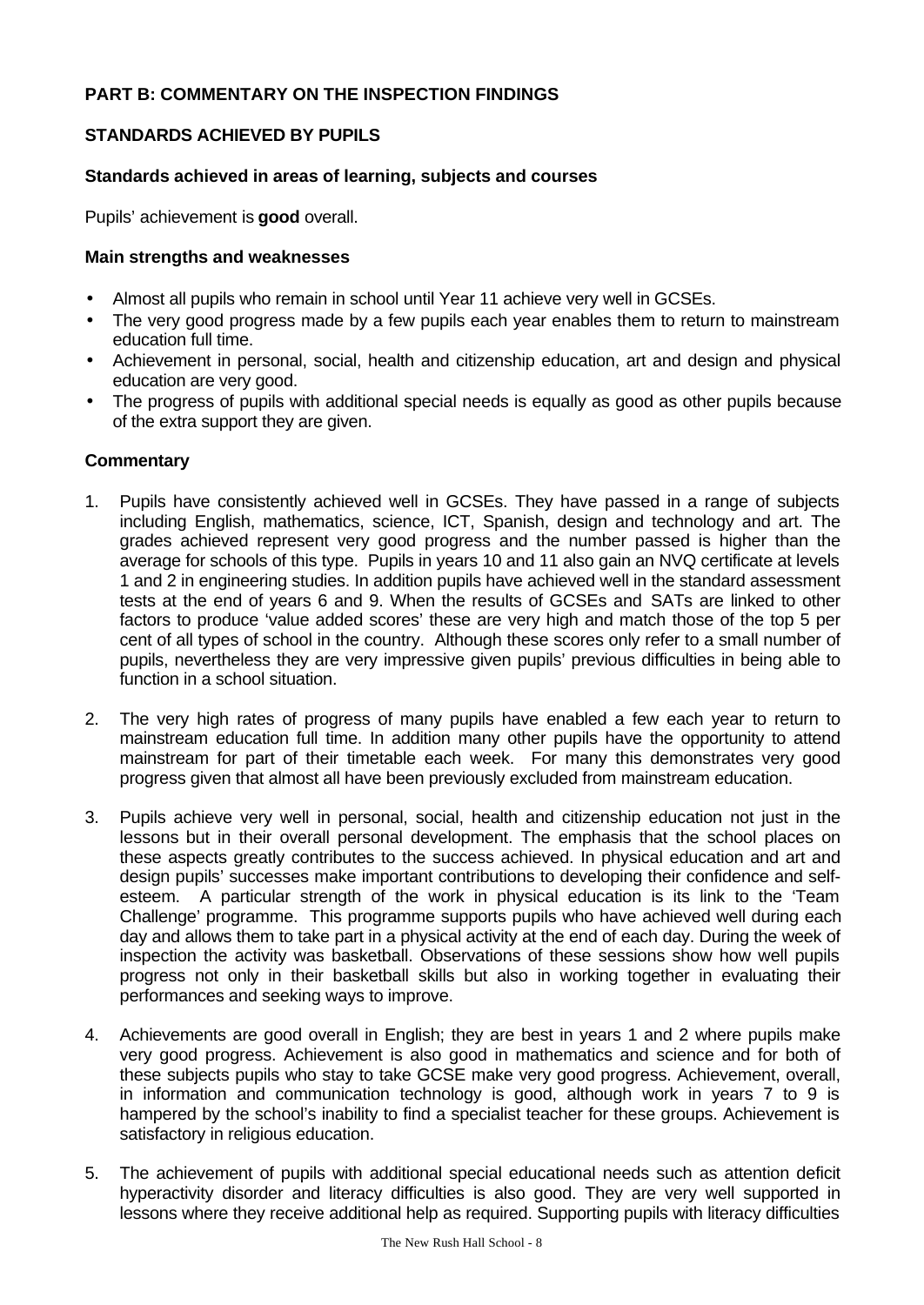was a school development priority for this present year. As a result a literacy co-ordinator was appointed and she is beginning to identify and organise effectively additional support for pupils with specific reading difficulties. Girls achieve as well as boys and those few pupils for whom English was initially an additional language are fully integrated into the school and make similar good progress to all other pupils.

# **Pupils' attitudes, values and other personal qualities**

Pupils' attitudes and behaviour are **very good**. Overall their personal development, including their spiritual, moral, social and cultural development is **very good.** Attendance is **unsatisfactory**.

# **Main strengths and weaknesses**

- Pupils respond very well to lessons, activities and the very high standards of care provided by staff.
- The well trained and very effective staff team provide excellent role models.
- Pupils accept the high expectations for learning and behaviour set by all staff.
- Pupils willingly co-operate with staff in the setting of targets for them to work towards
- Pupils' improved social skills give them greater opportunities in and out of school.
- Planning to develop pupils' spiritual awareness is not evident in many of the aspects of the school's work.
- Despite the very good efforts of the school pupils' attendance is unsatisfactory.

- 6. Pupils appreciate the support and individual attention provided for them by the school. They respond well in lessons and accept the school's behaviour management system. For example, secondary pupils who have failed to achieve what was expected of them in lessons accept that they have to make up for missed work in 'catch-up' sessions. Pupils enjoy the range of activities offered by the school and work hard. This results in good achievement. In discussion with pupils it is clear that they appreciate the efforts of staff to help them.
- 7. Staff provide excellent role models and set high expectations of work and behaviour. Pupils' response is very good, for example, in sessions such as 'Fun science' they listen carefully to staff and try very hard to improve their achievements. Pupils and staff work together to set and review precise targets for behaviour. These include whole department and class targets, which effectively address issues such as respect for race and culture, as well as individual targets. Pupils respond well to praise and suggestions for improvement and readily work towards the creative rewards systems such as that in the primary department where pupils can earn 'behave and save' tokens.
- 8. Pupils recognise that they are not allowed to disrupt the learning of others. Systems to monitor and, if necessary, restrain pupils who are misbehaving are effective, well thought through, and enable pupils to make positive choices. Pupils know what is acceptable and what is not. Pupils accept that they might have made a mistake and try to put things right by apologising and carrying out work that benefits the school community. This helps them to understand their behaviour and develop a caring attitude towards others. It has resulted in the very good development of their social awareness. The policy of seeking to resolve issues by the end of each day so that pupils can make a fresh start the next day is very effective.
- 9. The level of fixed term exclusions is high but goes down over the year and evidence shows that it is being used appropriately to set the standards expected in the school. It is also higher than it need be because of a lack of space for internal exclusion facilities in the secondary department and for a safe room for primary pupils to 'let off steam' when they are angry. The school is also appropriately making use of anger management and counselling sessions to reduce exclusions.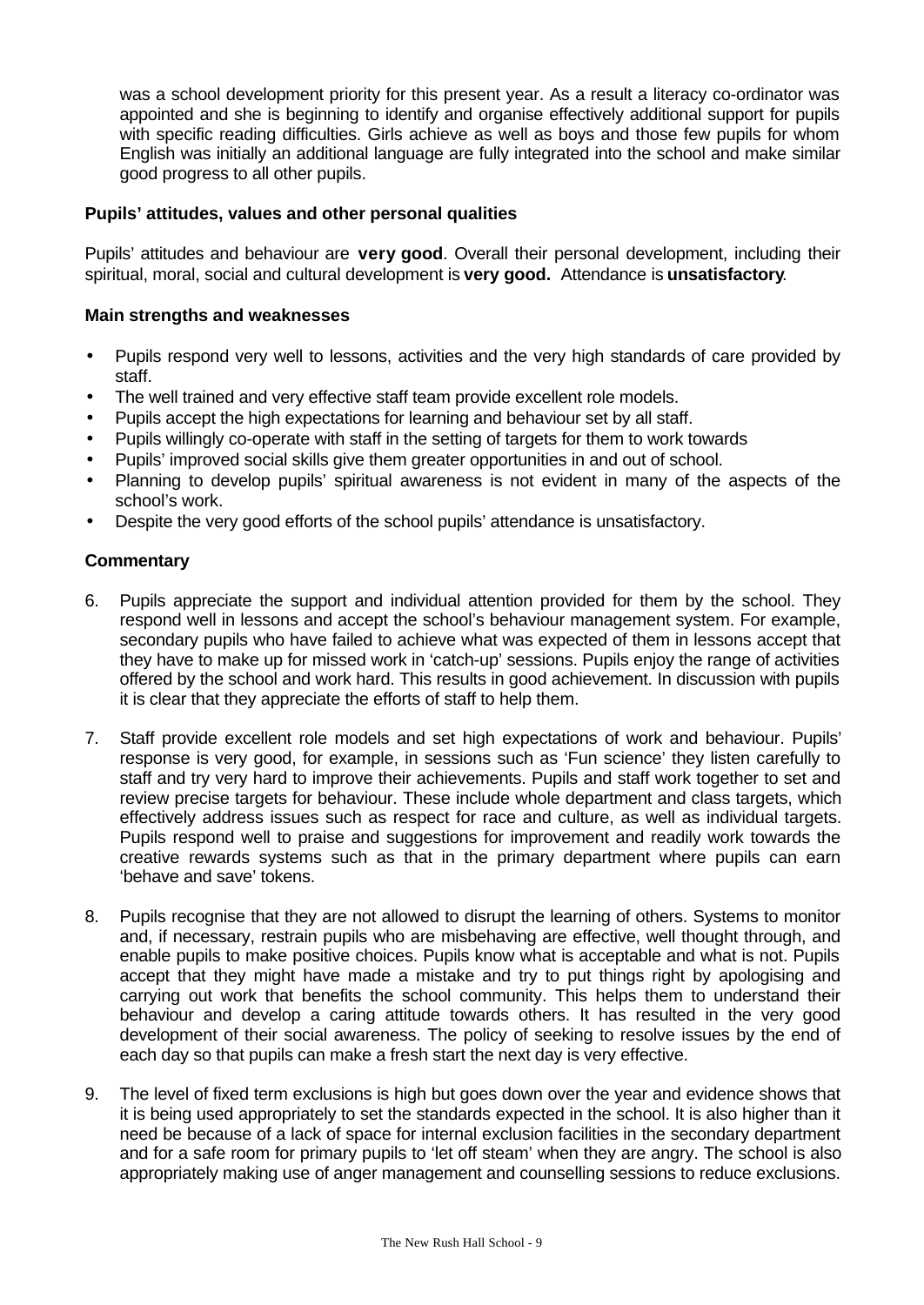# **Exclusions**

**Ethnic background of pupils Exclusions in the last school year**

| <b>Categories used in the Annual School Census</b>  | No of pupils<br>on roll | Number of<br>fixed period<br>exclusions | Number of<br>permanent<br>exclusions |
|-----------------------------------------------------|-------------------------|-----------------------------------------|--------------------------------------|
| White - British                                     | 29                      | 85                                      |                                      |
| White – Irish                                       |                         | 2                                       |                                      |
| White – any other White background                  | $\mathfrak{p}$          | 2                                       |                                      |
| Mixed - White and Black Caribbean                   |                         | 9                                       |                                      |
| Asian or Asian British - Indian                     |                         | 10                                      |                                      |
| Black or Black British - African                    | 2                       | 4                                       |                                      |
| Black or Black British - any other Black background | 8                       | 11                                      |                                      |
| Any other ethnic group                              |                         | 5                                       |                                      |

*The table gives the number of exclusions, which may be different from the number of pupils excluded.*

- 10. The whole school philosophy and its methods of working contribute greatly to the very good personal development of pupils. Spiritual awareness is addressed through assemblies and pupils meeting inspirational speakers. This aspect, though, is not as well thought through as the social, moral and cultural provision. The cultural heritages of pupils and staff are celebrated and explored through the good use of discussion, interviews and display. Pupils' awareness of other cultures is well developed through the arts, religious education and literature. Pupils show due regard to each other no matter what their ethnic backgrounds. Activities to enrich the curriculum such as trips, outreach to other schools and the 'team challenge' sports, provide pupils with a very good range of social experiences.
- 11. Attendance is unsatisfactory and pupils' punctuality to school is good. However, it should be noted that a small number of pupils with poor or very poor attendance have a disproportionate effect on the school's absence figures. The attendance of primary pupils is very good. The encouragement given to secondary pupils to come to school regularly is a prime focus at New Rush Hall. The school has very good procedures to highlight the importance of attendance and punctuality, including competitions, awards and the Breakfast Club. The staff in the office are meticulous in chasing up pupils on the first day that they are absent. However, to meet legal requirements the school should ensure that the registers are completed in ink and that there are no gaps in pupils' attendance history.

# **Attendance in the latest complete reporting year (%)**

| Authorised absence |      | Unauthorised absence |  |
|--------------------|------|----------------------|--|
| School data:       | 9.2  | School data:<br>10.8 |  |
| National data:     | 10.5 | National data:       |  |

*The table gives the percentage of half days (sessions) missed through absence for the latest complete reporting year.*

# **QUALITY OF EDUCATION PROVIDED BY THE SCHOOL**

The quality of education is **good**. Teaching is effective and pupils' learning is good. The curriculum is good and additional activities to enrich it are very good. The partnership the school has with other schools is very good as are the links with parents and the local community. The quality of care,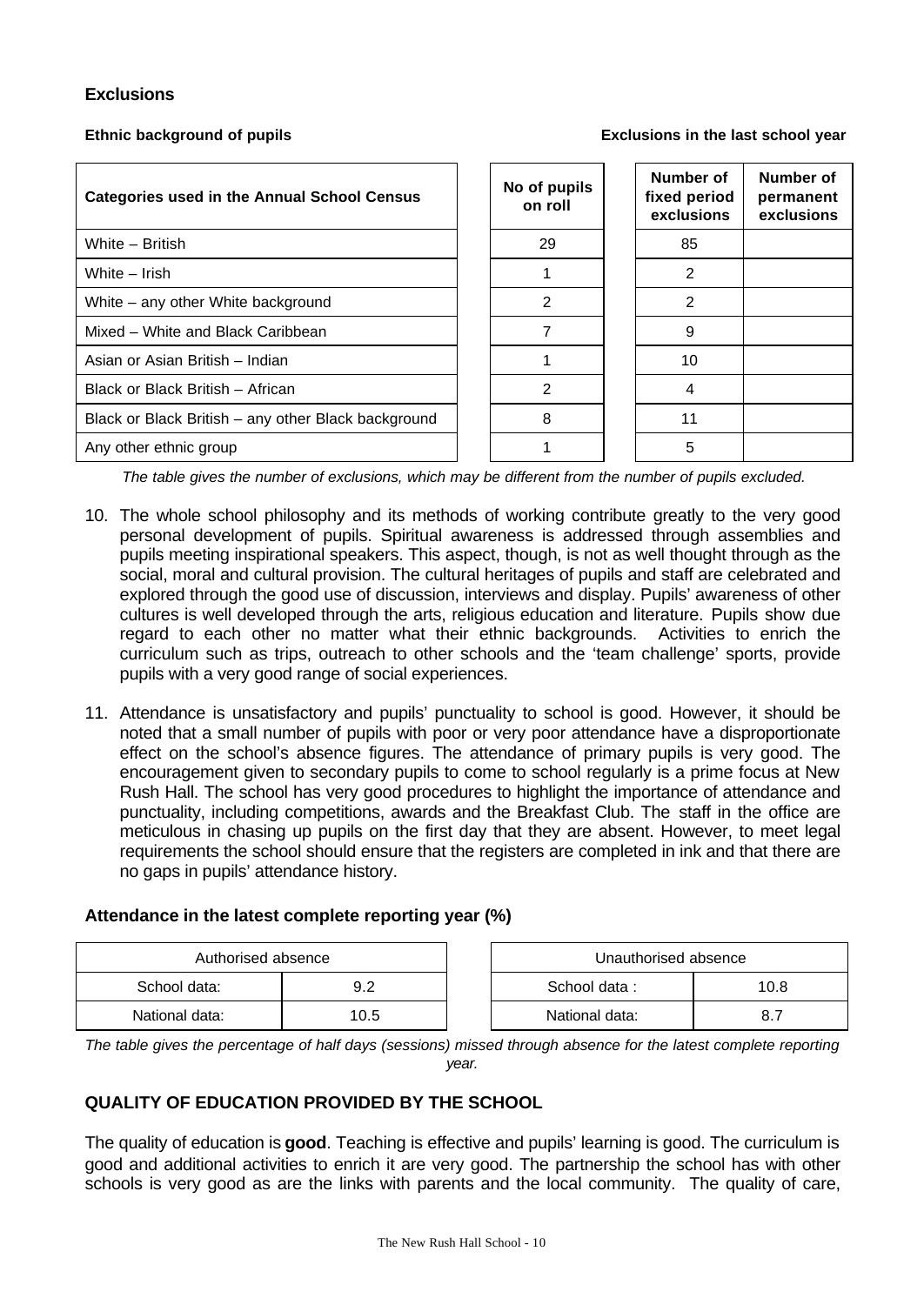support and guidance that pupils receive is very good and this contributes greatly to pupils' very good personal improvements.

# **Teaching and learning**

Teaching and learning are consistently good throughout the school. They are very good for those few pupils in years 1 and 2.

# **Main strengths and weaknesses**

- Lessons are well planned and structured with the aim of maintaining pupils' interest.
- Pupils' behaviour is managed well and teachers set high expectations for their lessons.
- Teachers focus well on supporting pupils' personal development.
- Teachers and support assistants work very well together and establish very good relationships with pupils.
- The assessment and recording of pupils' achievements are carried out effectively throughout the school.

# **Commentary**

### *Summary of teaching observed during the inspection in 35 lessons*

| Excellent | Very good | Good     | Satisfactory | Unsatisfactory | Poor | Very Poor |
|-----------|-----------|----------|--------------|----------------|------|-----------|
|           | 9(23%)    | $(60\%)$ | 6 (17%)      |                |      |           |

*The table gives the number of lessons observed in each of the seven categories used to make judgements about lessons; figures in brackets show percentages where 30 or more lessons are seen.*

- 12. All teachers have a similar approach to structuring their lessons. They use interesting starter activities which in most cases are very successful in engaging the pupils. This was the case in a Spanish lesson for Year 9 pupils where a brief game of 'passing a whispered Spanish sentence' around the group settled pupils and got them ready and interested in the lesson. Activities are varied and in most lessons there is a good change of activity that successfully ensures that pupils remain on task. During the inspection there were only a small number of lessons where this was not the case and this was often the reason why these few lessons were satisfactory as opposed to good. The end of the lessons usually involves the teacher recapping with pupils on the work they have undertaken. This is particularly effective in physical education lessons, for example, in a lesson for pupils in years 1 and 2 the teacher encouraged the pupils to think carefully about what they had achieved and what they might be able to do to improve upon the activity the next time.
- 13. Teachers' ability to manage pupils' behaviour very well means that they can concentrate on teaching and pupils are not prevented from learning because of disruptive behaviour. When individual pupils do have difficulties there are structured support systems that usually enable them to quickly return to the classroom. The effective management of pupils' behaviour was seen in a science lesson for Year 2, where pupils remained on task because the teacher throughout the lesson explained the standards she expected. Teachers set out high expectations for what they want pupils to achieve in lessons. As a result of this pupils are given a very clear message as to what they are expected to do in class.
- 14. Teaching is very good in personal, social, health and citizenship education, art and design and physical education, satisfactory in religious education and good in other subjects inspected. The teaching of the few pupils in years 1 and 2 is very good and ensures that those pupils settle quickly into the school routine and start to learn successfully. The teachers' very positive and clear approach plays an important part in this happening.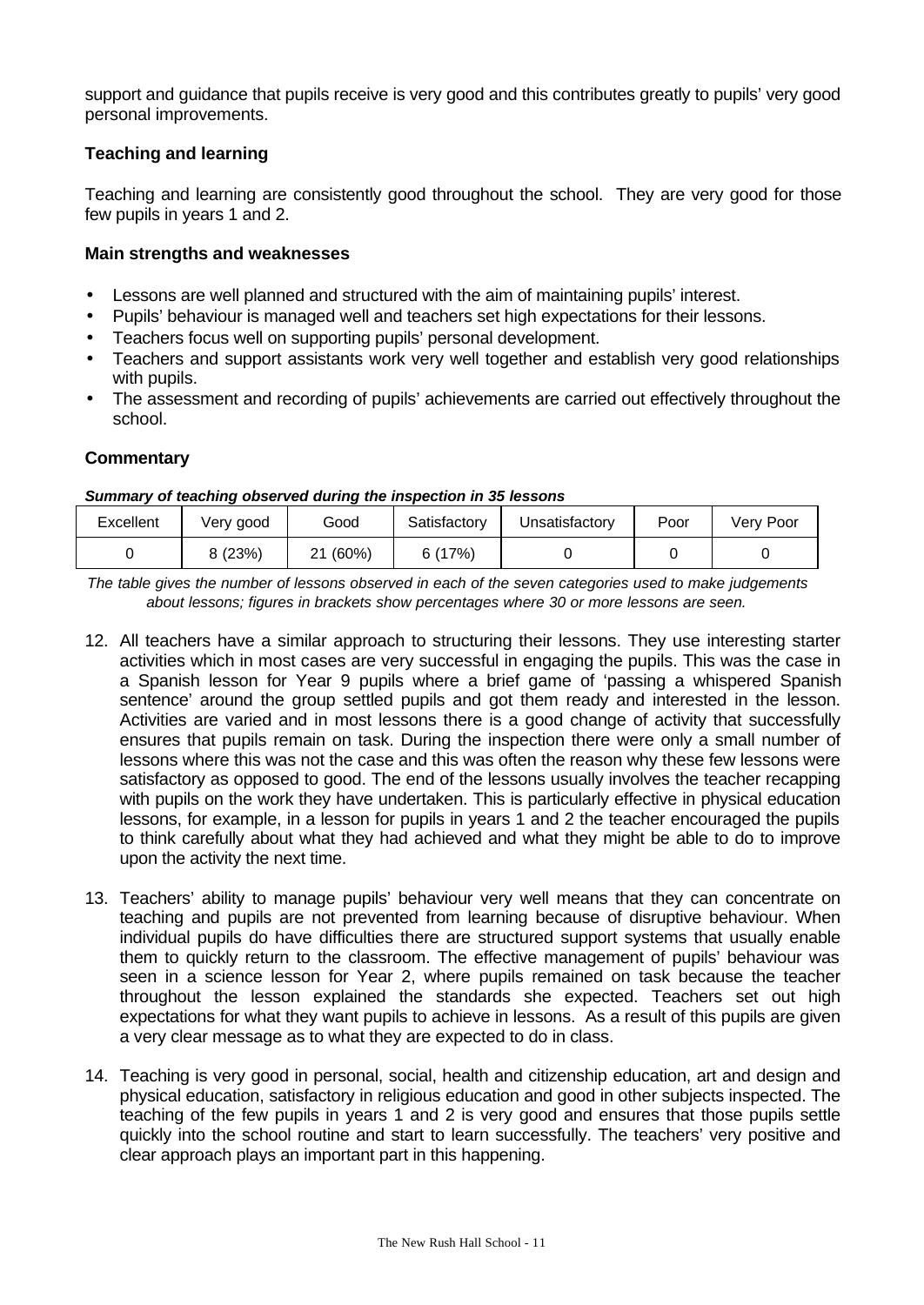- 15. The work of learning support assistants makes a very important contribution to pupils' progress. They work very effectively with teachers, know the pupils very well and use this information successfully to coax, encourage and reassure pupils as they work in each of the different subject areas. They work equally well with individual pupils and small groups. For example, in a design and technology lesson a learning support assistant worked very efficiently with an individual pupil who had not completed the previous task successfully, she maintained high standards and insisted on the level of achievement expected by the teacher. In a year 4 geography lesson learning support staff worked very skilfully with the groups of pupils working at different tasks because of their different ability levels.
- 16. The learning environment in each classroom is well supported by the very positive relationships that exist between staff and pupils. Staff use humour well but are assertive in their expectations when necessary. A very strong feature of teaching is the way in which teachers encourage the pupils to think through their achievements and consider what they might do better next time. Because of this response pupils improve, gain in confidence and make significant strides in their personal development.
- 17. In the majority of lessons teachers are careful to set tasks according to pupils' ability levels. This is a particularly strong feature of the teaching of the Year 3 and 4 group where in all subject areas pupils are split according to ability and appropriate tasks are set according to their learning needs. In many other lessons teachers use questioning well in different ways to ensure that they are challenging pupils with different ability levels.
- 18. The assessment of pupils' progress and the recording of their achievements are good. Targets are set with the aim of moving pupils on with their learning and their personal development. Pupils themselves are involved in self-assessment and the recording system shows that pupils' progress is tracked well over time. This process is now being improved because staff are improving their understanding of how to assess the different levels of pupils' achievements. Equally work is also now being moderated which is ensuring greater consistency in the levels pupils are being assessed as having achieved. Marking, however, is not consistent throughout the school and in a few classes teachers' comments on books are cursory and do not help pupils to understand how they can improve their work.

# **The curriculum**

The school provides **good** learning opportunities and there are **very good** additional activities and programmes that enrich and extend these. The accommodation is **satisfactory** and resources and staffing are **very good**.

# **Main strengths and weaknesses**

- Learning opportunities for primary pupils are planned, organised and managed to a very high standard.
- The secondary curriculum meets pupils' needs well but would benefit from more practical based activities for pupils aged 14 to 16.
- The personal, social, health and citizenship education programme is very effective in helping pupils to make very good progress in their personal and social development.
- A very good range of educational visits, visitors into school, clubs and residential opportunities, extend and enrich pupils' learning, making it more interesting, relevant and fun.
- Very good resources and staffing support pupils' learning well but the accommodation is unsatisfactory.

# **Commentary**

19. The programme for primary pupils is particularly effective in promoting pupils' communication, number and problem solving skills. There is a very relevant emphasis on helping pupils to work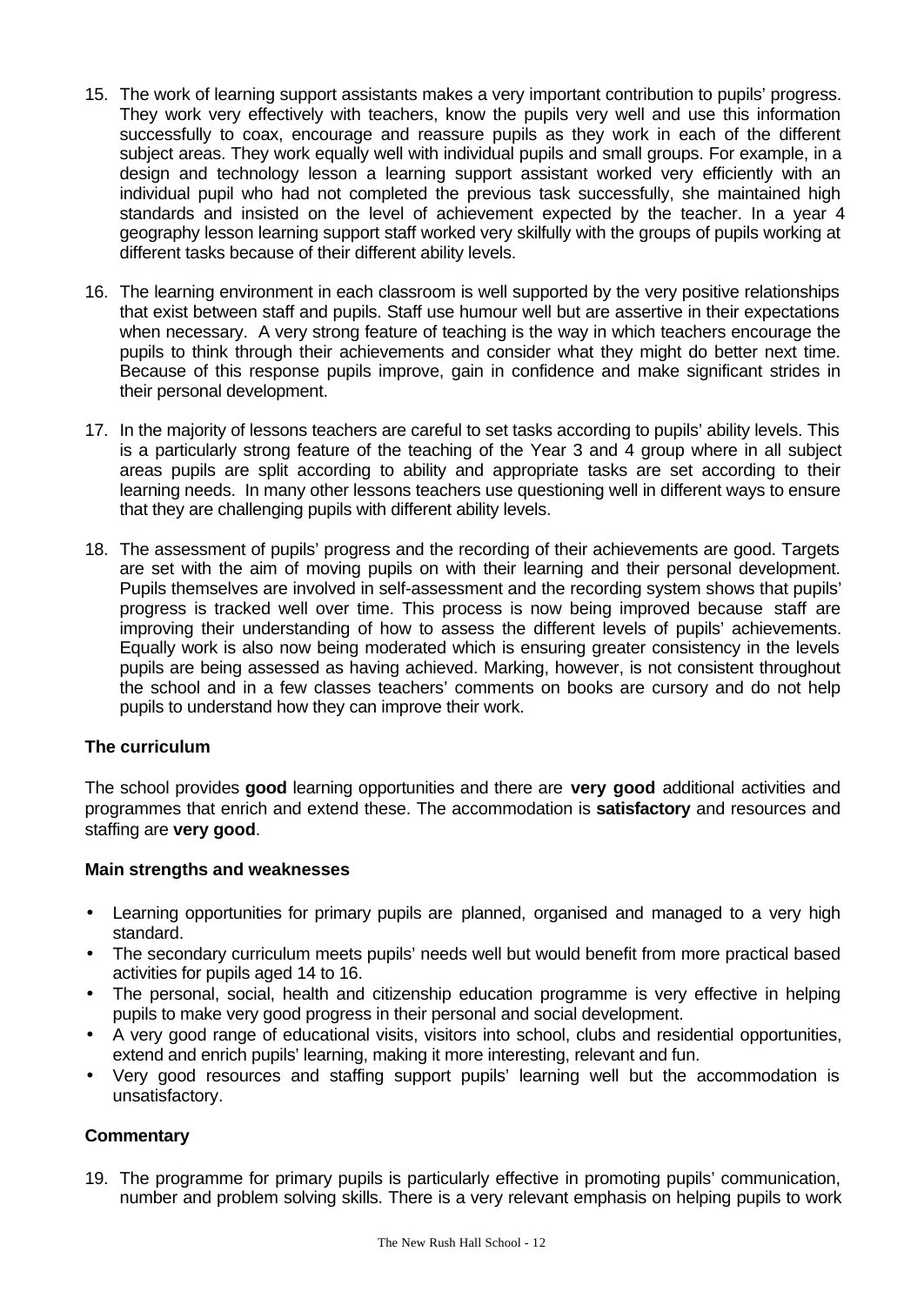and play with other children. Pupils are encouraged to think and talk about their own behaviours and their attitudes to learning and other people. Year 6 pupils are prepared very well for the move to the secondary department.

- 20. In the secondary department there are very good opportunities for pupils to gain GCSE certificates in up to seven subjects. There is a very well developed course for pupils in electrical, lighting and power systems. The curriculum also successfully helps pupils to return to mainstream education either full or part-time, a very significant achievement for pupils with emotional and behavioural difficulties. The school has also worked hard to develop work experience and college experiences for its older pupils but overall the range of practical and work-related courses could be extended further. The amount of teaching time in the secondary department is lower than in most other similar schools.
- 21. Many opportunities for emotional, personal and social development are provided through the lessons, breakfast and lunchtime clubs, regular visits into the community, residential opportunities for secondary pupils, and participation in activities organised by visitors to school. An afternoon of options each week for pupils in years 7 to 9 offers them an element of choice and control over their learning. Sex and drugs education and citizenship education are planned very well. Pupils benefit from specialist teaching about drugs and there is a week-long health education programme each year.
- 22. Specific developments within the personal, social, health and citizenship area are effective in helping pupils to cope with their individual emotional and behavioural difficulties. For example, pupils in years 7 to 9 have the opportunity at the end of each day to catch up on work they have neglected earlier in the day. This is also a time for pupils to think about and accept responsibility for any inappropriate behaviour. Pupils also have access to counselling, including a very relevant anger management course. Pupils in years 7 to 9 are rewarded at the end of each day for their good behaviour and effort with 'Team challenge'.
- 23. Educational visits make a very valuable contribution to pupils' personal and social development and to their subject learning. There are, for example, visits to science and transport museums, places of worship and sports and leisure facilities. Many visitors into school support learning, for example, drama groups, anger management counsellors, drugs education teachers, and a blind `adventurer'. Daily clubs at breaks and lunchtimes are enjoyed by pupils and help ensure that these break times are used by pupils productively. In addition pupils in Years 7 to 9 have an options programme for one afternoon a week including computers, arts and crafts, board games, outdoor pursuits, indoor sports, Spanish Club, and Fun Science. Pupils can also learn to cook but the school does not, however, have a full food technology course because the facilities are inadequate.
- 24. The quality and range of learning resources are very good, and there is a very good supply of specialist teachers and experienced learning support staff. The accommodation is very well maintained by a dedicated caretaking and cleaning team but has important weaknesses in relation to the facilities needed for the school to develop its work further. It is inadequate for teaching food technology and as reported at the last inspection, the combined art and design and technology accommodation is too small for the storage and drying of artwork. There is very limited library space and no medical room. There are no rooms for therapies, soft play, or for pupils who are temporarily not coping with working in their classrooms.

# **Care, guidance and support**

The care, welfare, health and safety of the pupils are **excellent**. The provision of advice, support and guidance is **very good**. Pupils' views are valued and they are fully involved in their learning.

# **Main strengths and weaknesses**

• Systems to manage behaviour and support personal development are very well organised.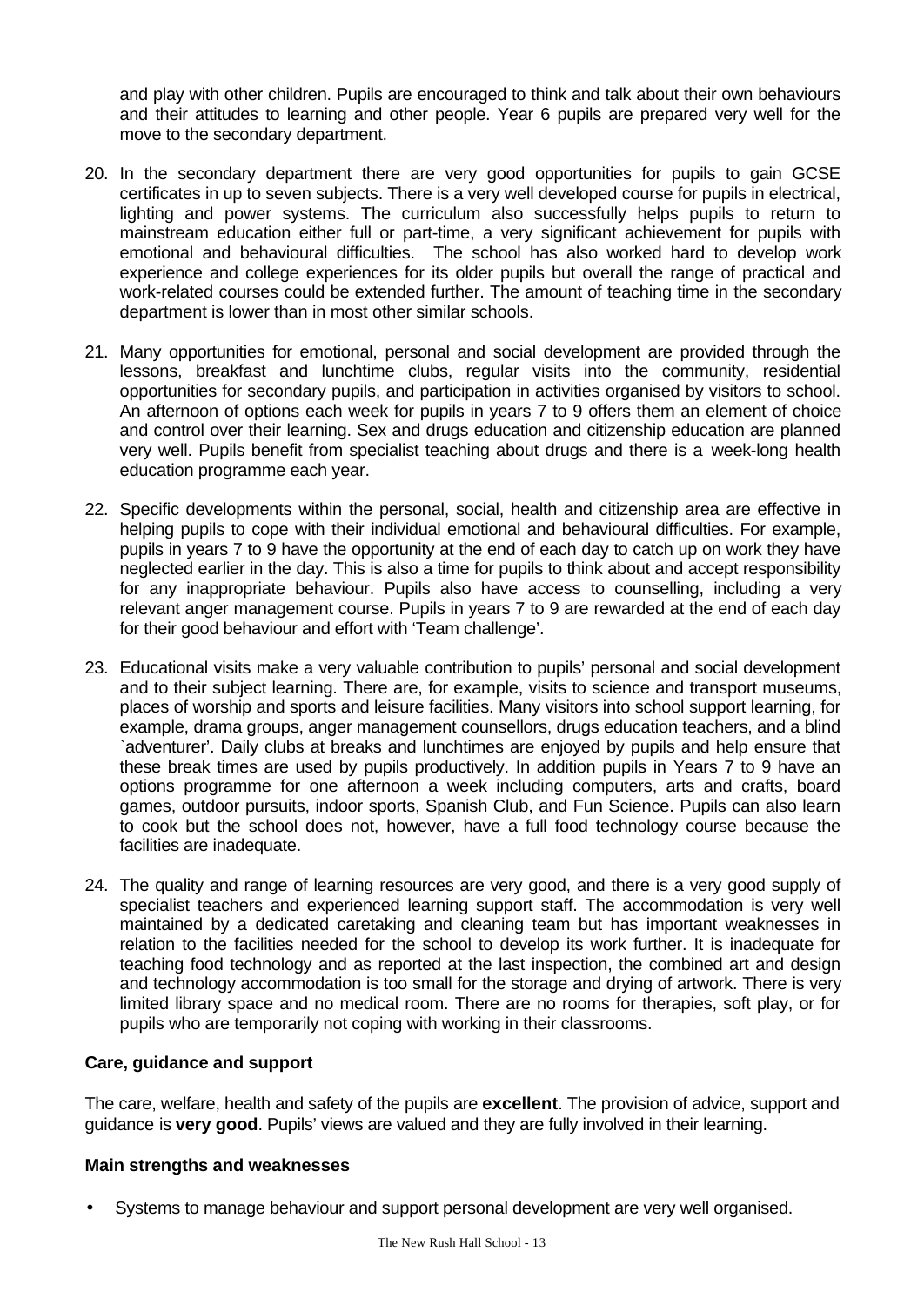- The care, health and safety of the pupils are very high priorities in the school.
- Pupils new to the school are settled in very effectively.
- Pupils feel that they are listened to and all can turn to a trustied adult.
- There are not enough opportunities for pupils to make democratic decisions for the good of the school community.

- 25. The school is extremely effective in achieving its aim of educating the pupils to temper their behaviour and be responsible for their own actions. Pupils and staff are well aware of the carefully written and prominently displayed "New Rush Hall Way" behaviour policy. Consequently pupils are clear about expectations and all staff are consistent and fair in their treatment of inappropriate behaviour. Throughout the school day positive behaviour is emphasised and staff go out of their way to praise the slightest improvement in attitude or work. The reward systems form the foundation of the school day, with constant reference to pupils' targets for improved behaviour and personal development. For example, in the primary department the pupils are keen supporters of the token system, which is pitched at just the right level for younger pupils. They know if they behave well and work hard they may earn enough tokens to buy an ice cream or a special toy. On the other hand all pupils are clear about the consequences of unruly and aggressive behaviour. The "catch up" sessions are an exemplary way to highlight the importance of reparation and give the pupils a chance to reflect on the wrong. Pupils quickly learn that they must clear up the mess or settle differences after disruption. The treatment of the more serious emotional disturbances is excellent, with calm and clear strategies to settle and return the pupil to effective learning as soon as possible. This is of particular importance as the admission of pupils with complex emotional needs increases. This aspect of behaviour management has improved a great deal since the last inspection.
- 26. The school has very well organised systems to ensure that pupils are safe and secure  $-$  a further improvement since the last inspection. The site is regularly assessed for risks with a careful eye to the particular problems which may stem from educating pupils with emotional and behavioural difficulties. All staff are well up to date on safe control and restraint techniques and are trained annually in health and safety procedures. The school closely adheres to effective child protection strategies and is very careful to monitor and follow up any concerns picked up by staff. First aid is administered properly and accidents are carefully recorded. However, the lack of a dedicated welfare room means pupils have to be treated in the administration corridor with limited access to running water and no comfortable place for recuperation.
- 27. Even though pupils may start school at varying times in the school year, they are settled in very well. Often a member of staff will visit home so the school can glean useful background information and provide the pupils with a familiar face when they start properly. Staff are very well prepared to welcome the new pupil, although there is no formal system of pupil mentoring for the newcomers. The starting date and length of time building up from half to full days is tailored to the pupils' needs and ensures that new pupils are very soon full members of the school community and learning effectively.
- 28. Pupils are nearly unanimous in agreeing that they are well supported at school. For many pupils with traumatic backgrounds the school is a welcome haven of care. This area has improved significantly since the last inspection. As one pupil commented "Teachers definitely help you all the way through". Pupils are very well involved in agreeing and reviewing their targets for learning and personal development, so giving them a growing sense of self-discipline and responsibility. Each pupil feels that they have at least one adult to whom they can turn if they have worries. Members of staff listen carefully and do all they can to help whilst placing a growing emphasis on pupils sorting out their own problems. Pupils take on a good range of jobs around the school and have had positive input into local developments via the Children Fund. However, there are currently no formal systems for pupils to develop their understanding of citizenship and democracy through organised involvement in the running of the school.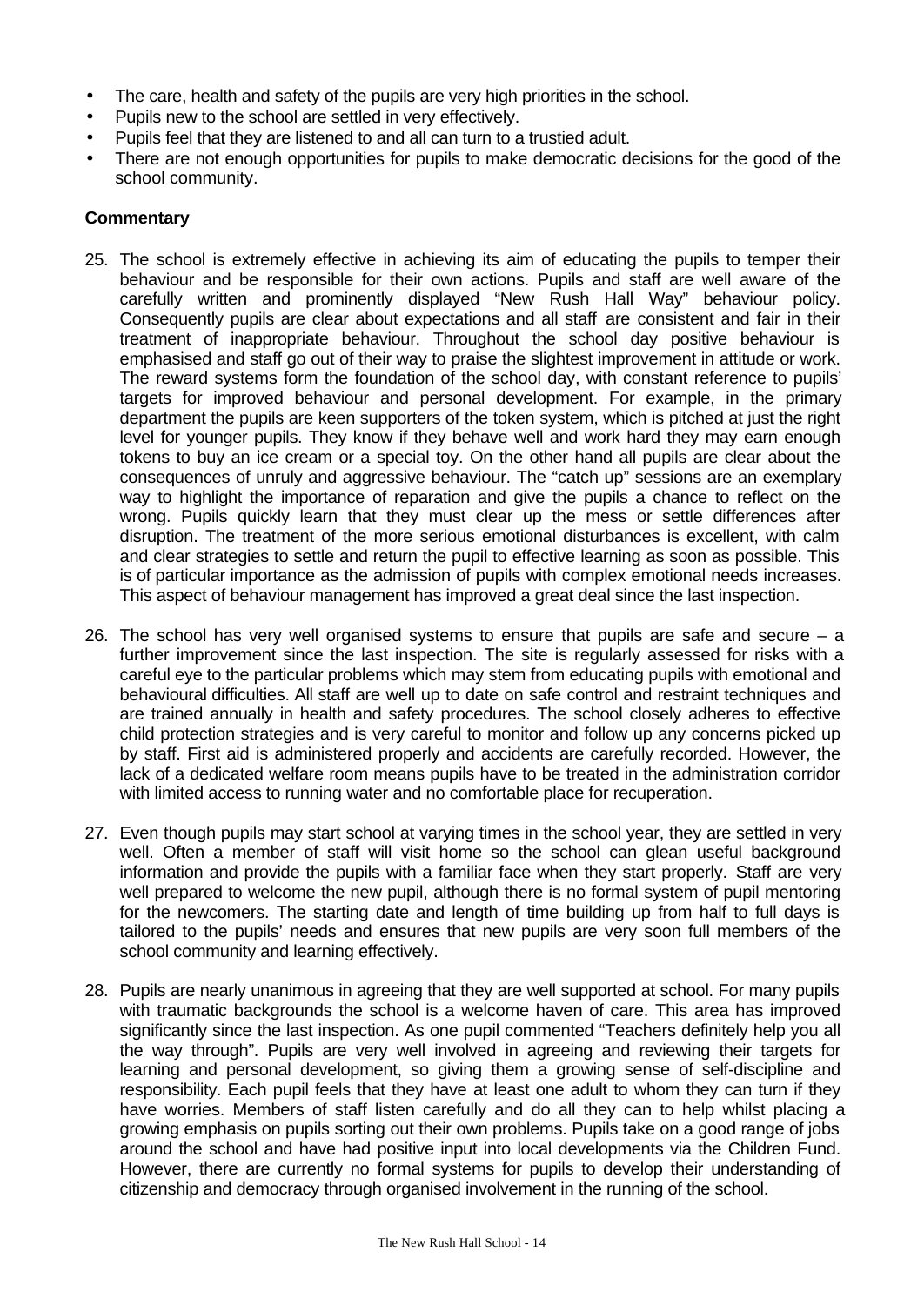# **Partnership with parents, other schools and the community**

The school has **very good** links with parents. Links with the community and with other schools and colleges are also **very good**.

# **Main strengths and weaknesses**

- The school keeps parents very well informed as to how their children are doing in their personal development and learning.
- The school is very outward looking and ensures that there are many links with the community to benefit pupils' personal development.
- New Rush Hall works very well with a wide range of schools to help pupils return to main stream education either part or full time.
- The present link with the further education college is not extensive enough to provide a wide range of practical, work-related courses.

# **Commentary**

- 29. The school remains well aware of the importance of working closely with parents for the benefit of the pupils. It provides frequent and good quality information on how each pupil is progressing. Not only are the usual annual reports sent, but parents are given thorough half termly reports and they are also included well in the reviews of their children's statement of special educational need. In addition not only the weekly reports and home school diaries, but also the frequent telephone calls, ensure that there is a constant and useful flow of information from school to home. The annual governors' report gives a good flavour of the school.
- 30. Parents are very positive about the school and greatly appreciate the support given to them and their children. The school is open and welcoming, so parents feel confident in asking questions or raising concerns. It values parental views, as in a recent consultation to change the finish time of the school day when parents' concerns were taken on board and the suggested time was moved later to suit their needs.
- 31. Links with the community beyond the school have improved further since the last inspection. Despite having pupils who are often considered by members of the general public to be antisocial, the headteacher is purposeful in offering many experiences out of school for the benefit of pupils' personal development. Pupils learn how to interact and behave appropriately as they make good use of local sporting facilities, visit the local shops or take up their work experience placements. The school is held in high regard by local organisations, as evidenced by the large number of visitors who came into the school to meet the inspectors and explain their particular connection. Of particular note is the good liaison with business and training providers, providing positive potential for the future extension of vocational education.
- 32. The school liaises very well with a wide range of local schools. Primarily these links benefit the positive integration of pupils back into main-stream education. Depending on the needs of the individual, pupils attend local primary and secondary schools for varying lengths of time, with the most successful placements developing into a full transfer. The expertise of staff in the school is well used by neighbouring schools for training in behaviour management and the support of children with emotional needs. There are limited opportunities for pupils to attend vocational courses at the Borough colleges and initial collaboration with Waltham Forest College is providing satisfactory opportunities for pupils to extend their experiences and to try out vocational subjects. However, further development is needed to extend the courses available.

# **LEADERSHIP AND MANAGEMENT**

The leadership and management of the school are **very good**. The governors carry out their responsibilities **well.**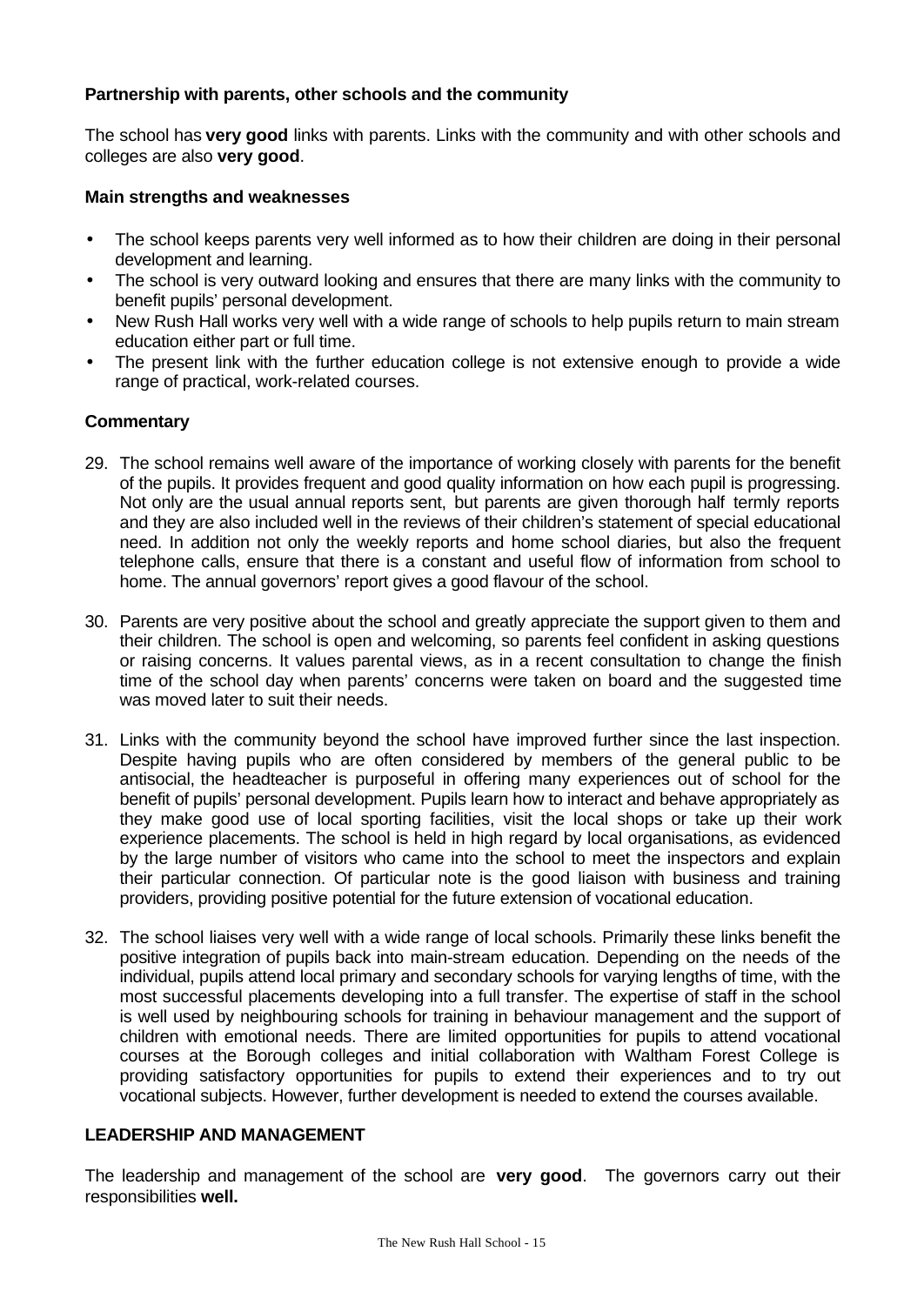# **Main strengths and weaknesses**

- Senior staff are ambitious for the school to be successful and are constantly seeking to drive up standards.
- The leadership of the headteacher and head of school inspires the work of the whole staff team.
- The school is an important and integrated part of the local education authority's provision for meeting the needs of pupils with emotional and behavioural difficulties.
- The training and support of the staff ensures a highly effective and consistent approach from all staff.
- Management systems are very good and allow the school to function very effectively.
- Governors influence and support the work of the school effectively.

- 33. The school is determined and innovative in its desire to provide the very best for its pupils. It readily accepts new initiatives, such as the National Literacy and Numeracy Strategies, and constantly evaluates how well it is performing. The senior management team is a very strong unit, very effectively led by the headteacher and the head of school. These two staff are very committed to the school's effectiveness and very passionate about their work and the school's impact on the lives of its pupils. All other senior staff are clear about their differing roles and responsibilities and combine together very successfully to ensure that each school day runs smoothly.
- 34. The effectiveness of the school's work has been recognised by the local education authority which, has encouraged the development of the New Rush Hall group. The school is central to this whole range of provision. The headteacher manages this wider organisation and positively supports the head of school in the leadership and management of the school. The head of school ensures that the leadership and management of the daily routines of the school are clear and that staff consistently apply school rules and expectations. She manages this through her own excellent relationships with staff and pupils and her own very high standards. Other staff are able to model their work on her approach and she has an excellent overview of the workings of the school. She monitors the work of her senior colleagues very well, regularly meeting and setting targets for their performance.
- 35. A calm, purposeful atmosphere in the school is testament to the highly effective management systems in place. Senior staff ensure that each day is managed effectively. Teaching is monitored and the success of this is reflected in the consistently high standards of teaching seen during the inspection. The monitoring of how staff deal with pupils' behaviour and seek to improve their personal development is also very highly successful and reflected in the very good improvements that pupils make in these aspects. In providing training for staff, well respected practitioners in this field of education have been used and the school has also extended this high level of training to other local schools.
- 36. The governing body are very active in their support and have played a very important role in the development of the school. Evidence shows that the late chair of governors worked very closely with the headteacher in the establishment of the New Rush Hall organisation. She shared his vision for its development and ambition. Other governors, including the new chair, show a real genuine commitment to the work of the school. Governors' committees and regular visits to the school give them a clear insight into its work and the reports provided by the head of school are of very high standard and ensure that governors are very well informed.
- 37. There are very effective financial management systems in the school, as was confirmed by an LEA audit. However, in the last 2 years, the level of underspend has been higher than normal. There have though been acceptable reasons for this and the school has identified appropriate expenditure for this money. The school development plan shows that there is a clear evaluation of the school's current strengths and areas for development and priority is given to appropriate areas for development. For example, this year money has been spent on additional literacy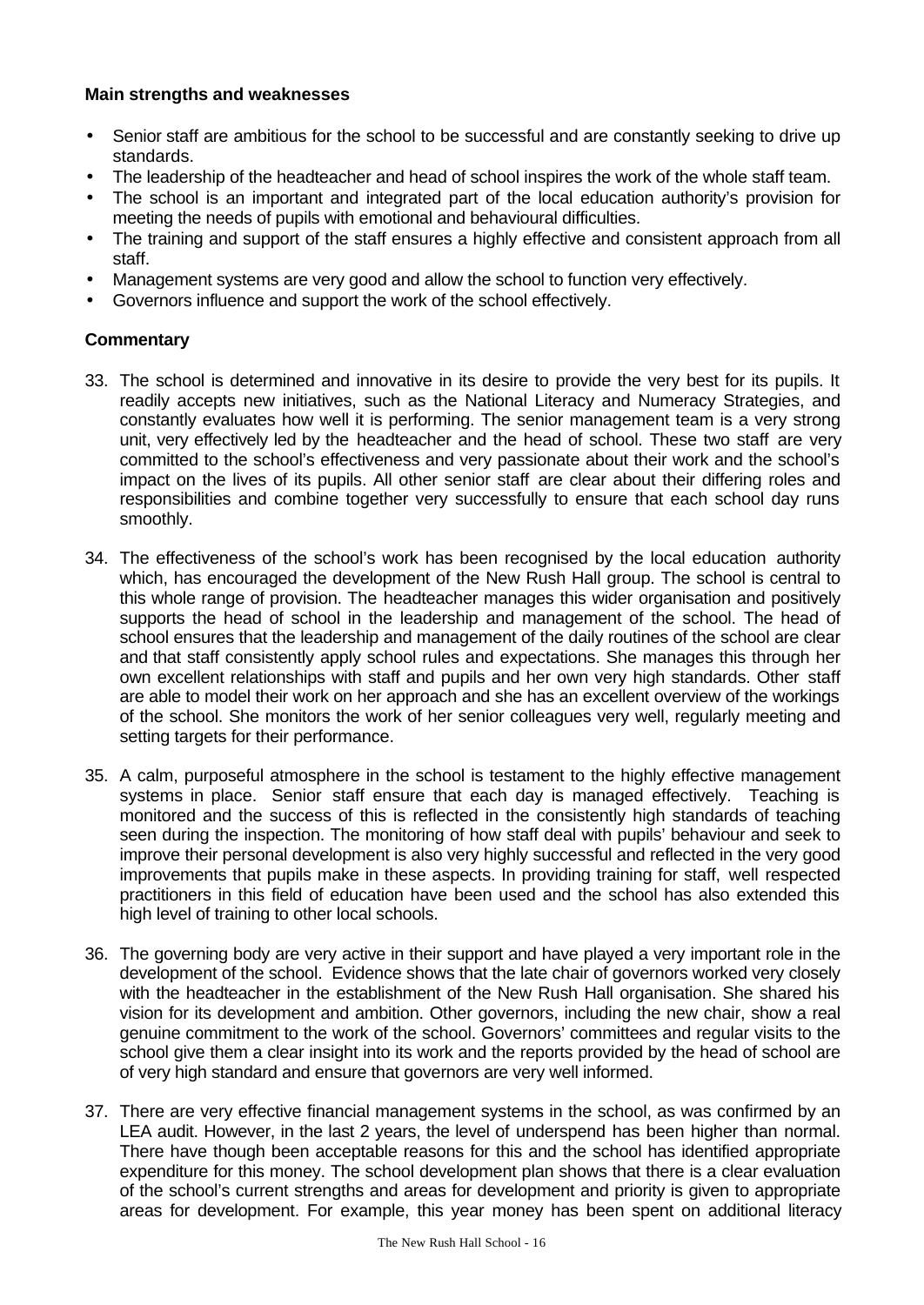support to help the school develop its expertise and levels of support for the development of pupils' literacy skills whilst they are being taught other subjects.

### **Financial information**

#### **Financial information for the year April 2003 to March 2004**

| Income and expenditure $(E)$ |         | Balances (£)                                 |
|------------------------------|---------|----------------------------------------------|
| Total income                 | 1313839 | Balance from previous year<br>129981         |
| Total expenditure            | 1315097 | Balance carried forward to the next<br>51903 |
| Expenditure per pupil        | 24813   |                                              |

*Care should be taken when scrutinising this financial information as expenditure for Outreach work is also included in the money allocated to the school*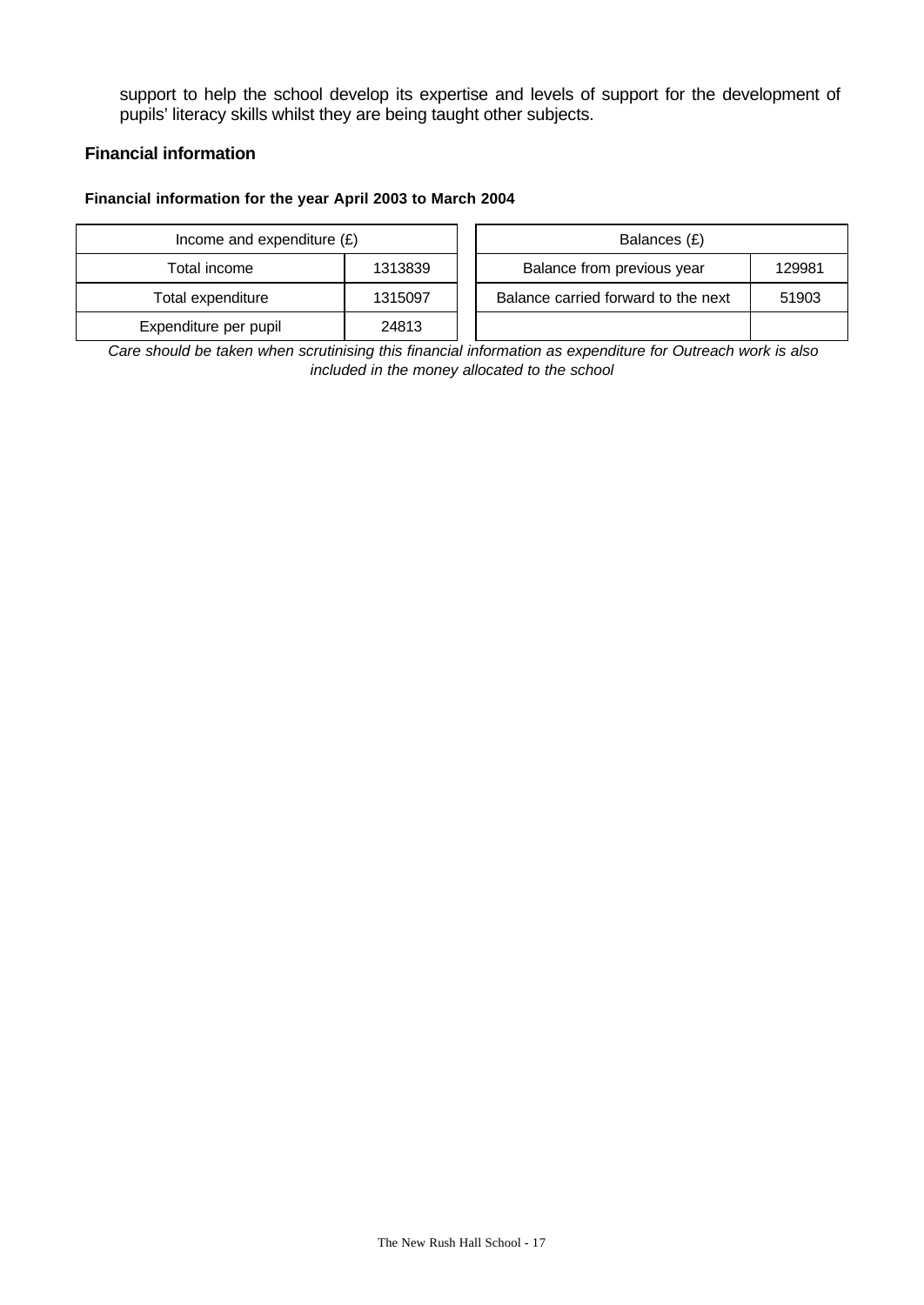# **PART C: THE QUALITY OF EDUCATION IN SUBJECTS AND COURSES**

*In these subject sections judgements are made about the PROVISION for each subject fully reported. Provision refers to the quality of teaching, pupils' achievements, the curriculum, its leadership and management and any other significant factors*.

# **ENGLISH AND MODERN FOREIGN LANGUAGE**

# **Spanish**

*Two lessons of Spanish were observed and an analysis of pupils' work and teachers' records completed. There was, though, insufficient evidence to make a judgement about the quality of provision for Spanish.*

38. In the lessons observed pupils worked hard to improve their knowledge of Spanish. Pupils are able to respond in Spanish to questions about the names of parts of their bodies and can complete tasks on a language Internet site. The teacher is very enthusiastic and in the short time she has been in the school has developed good relationships with the pupils. The evidence from pupils' work shows that a variety of interesting resources are used such as digital photography and audio and video recordings to enhance pupils' enjoyment of the subject.

# **English**

Provision in English is **good.**

### **Main strengths and weaknesses**

- Pupils achieve well because of the high expectations of all staff.
- Teachers' challenge all pupils and make very good use of questioning and prompts to extend pupils' thinking and understanding.
- Teachers and support staff give very clear verbal feedback to pupils and this helps them improve their work.
- The tracking of pupils' progress in years 2 to 6 does not show clearly the small steps in progress pupils may have made.
- The good curriculum and very good links between the primary and secondary departments ensure that pupils' progress continues throughout the school.

- 39. Achievement in English overall is good. It is very good for pupils in Years 2 and 11. Teachers are very consistent in the high standards they expect from pupils and this raises pupils' levels of achievement. For example, pupils are now much more confident to express themselves in writing and almost all have made good or very good progress with their reading. In addition they have developed good listening skills, typified by their excellent response to large group meetings, such as department assemblies. Their speaking skills are also much improved and during the inspection there were many examples of pupils engaging in discussions about a range of topics. Year 11 pupils, this year, also achieved higher than expected grades for their GCSE speaking and listening course-work.
- 40. Teaching and learning are good. Teachers use questioning and prompts skilfully to encourage pupils to develop their thinking and express their ideas fully. Staff make good use of a range of stories and poetry. This has resulted in very positive attitudes to reading and language. Higher attaining pupils read fluently and take pleasure in learning new words. ICT is used very well to help pupils to illustrate and present their work using word processing and PowerPoint presentations. Teachers plan very carefully so that lessons challenge pupils of all abilities and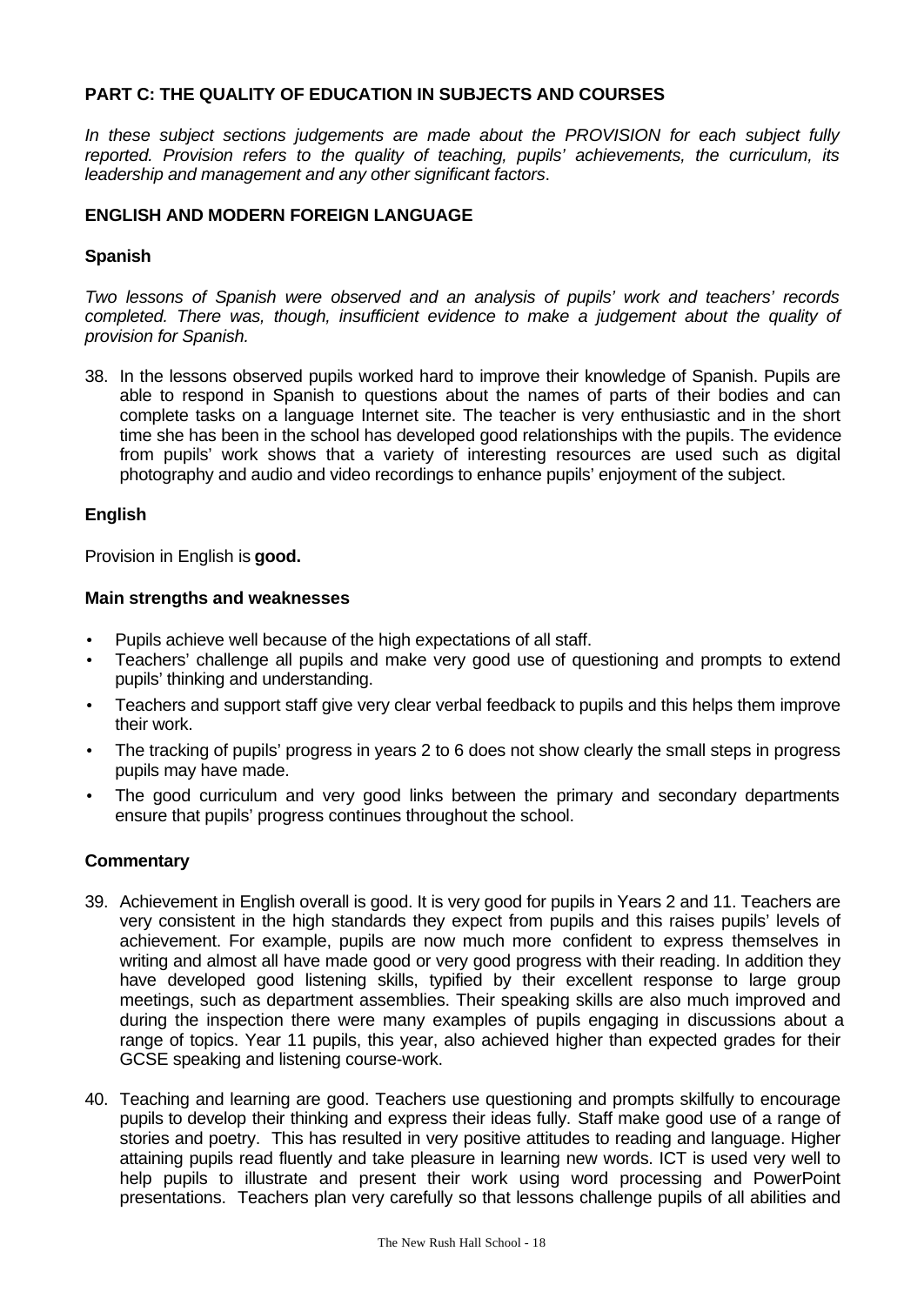help them to overcome their worries about learning English. The primary department has been successful in helping pupils who joined the school unable to write to overcome their difficulties and write simple sentences with confidence. The secondary department has enabled a Year 11 pupil whose home language is not English and pupils with reading difficulties to write, with sensitivity and insight, in standard English.

- 41. Assessment of pupils' progress is satisfactory. Feedback given in lessons by both teachers and learning support staff is precise and helps pupils to improve their work. The methods to track pupils' progress, though, in years 2 to 6 are not sufficiently detailed to show the small steps of progress pupils may have made. Pupils' work is marked regularly in years 7 to 11 but marking does not always give enough information on how pupils are progressing or how they can improve.
- 42. The curriculum for pupils in years 2 to 7 is good and the effective curriculum development taking place in years 7 to 9 is being thoroughly evaluated. A very focussed approach has been taken to raising attainment in GCSE English and planning is underway to broaden the range of experiences and opportunities for accreditation. Leadership and management of the subject are good. The heads of the primary and secondary departments work well together and have a clear understanding of strengths and areas for development in English. The priorities they have identified are well chosen to improve standards in the subject. Action to improve resources has already had a positive impact, although the library facilities are barely satisfactory. Staff teams work effectively and there is good development of the roles of teaching assistants. Policy and planning documents and pupils' records are well written and thorough. Overall improvement since the last inspection is good.

# **Language and literacy across the curriculum**

43. Teachers provide good opportunities for pupils to use and develop their language and literacy skills. Pupils in years 2 to 6 have very good opportunities to develop their reading and writing skills in all subjects. Consistent use is made of key words lists. Pupils make reference to the words when responding to teachers' questions and prompts. Practice is good in science, personal social and health education, and art in years 7 to 11 because teachers give pupils many chances to extend their speaking and writing skills. Recent work to assess all pupils' literacy needs in detail and provide additional support has improved awareness of pupils' needs and has had a positive impact on their learning.

# **MATHEMATICS**

*Seven lessons were observed. Pupils' progress and achievement were discussed with the subject leaders. Pupils' written work and assessment records were analysed.*

The provision in mathematics is **good**.

#### **Main strengths and weaknesses**

- Teachers have high expectations of what pupils can achieve and plan their lessons well.
- Using and applying mathematical skills and problem solving are weaker areas of the mathematics curriculum.
- Teaching assistants are very effective in their support of pupils and know them well.
- Assessment is effectively used to inform planning.

# **Commentary**

44. Throughout the school pupils are achieving well and making good progress. Pupils in years 10 and 11, who attend regularly, achieve very good external examination results. Using and applying mathematical skills and problem solving are areas of the curriculum that are weak. The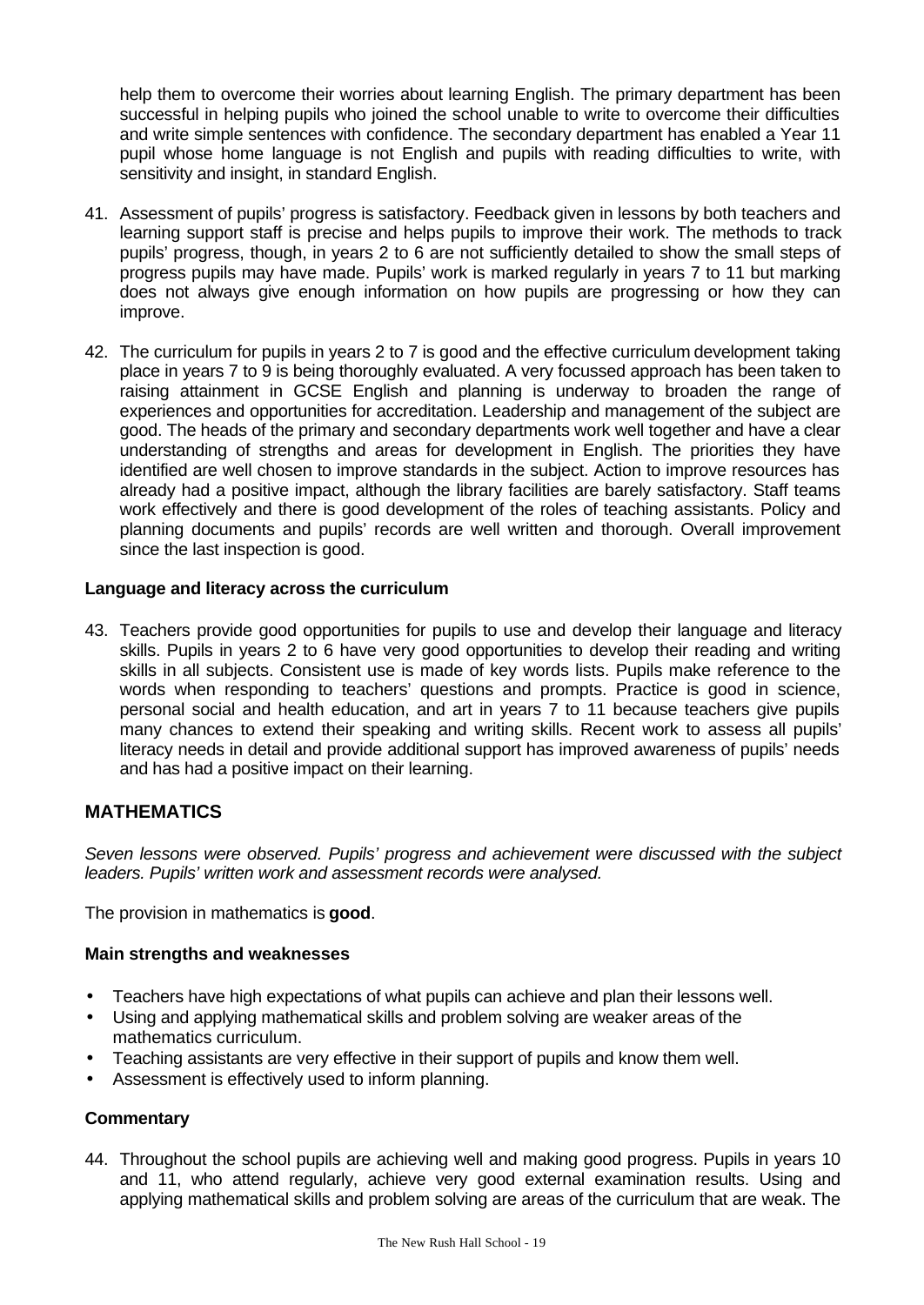school is aware of this and is striving to improve them. However, weaknesses in problem solving are not entirely related to reading; pupils' main difficulty is the interpretation of questions and then deciding which method to use to solve them. A scrutiny of pupils' work and lesson observations found no significant difference in the achievement of boys and girls or that of pupils with additional special needs.

- 45. Teaching and learning are consistently good throughout the school. Teachers plan their lessons carefully, taking close account of pupils' prior learning and individual targets, so that the work is closely matched to their ability. All teachers are effectively implementing the National Numeracy Strategy. For example, learning objectives are written on the board and shared verbally with the pupils at the beginning of lessons, so that they understand what they will be learning. Also the end of lessons are used well to reinforce the main teaching aims. However, on a few occasions these sessions are rushed and teachers leave insufficient time to review pupils' work. Learning support assistants work closely with the teachers and give very good support to pupils. They know the pupils extremely well and are very effective in calming and talking to those who are distressed, thus contributing very effectively to the management of pupils' behaviour. The use of ICT in the teaching of mathematics is developing satisfactorily; for example, in Year 10, the teacher used an overhead projector to teach Pythagoras' theorem. This enabled pupils to understand and learn the formula.
- 46. Assessment is good and used effectively to respond to individual needs; it has improved significantly since the last inspection. There is now far more rigour about the tracking of pupils' progress and this is helping to raise standards. Marking is satisfactory, but in a few classes comments are cursory and not helpful to pupils in improving their work. Self-assessment is developing well and helping pupils to think about how they can improve their standards of work.
- 47. Subject leadership is satisfactory, but has been affected by problems over recruitment. It has meant classes in the upper part of the school being taught by temporary staff, however, this has not affected standards. The monitoring of teaching by senior management is helping to maintain the good quality of teaching. The co-ordination of mathematics in the primary school is good, and by teaching lessons in Year 7, the co-ordinator helps to smooth pupils' transition from the primary to the secondary school. Since the last inspection, there has been good improvement in the curriculum, teaching and learning and pupils' achievement.

# **Mathematics across the curriculum**

48. Mathematics is used **satisfactorily** in other subjects, for example, pupils use line graphs, bar charts and tabulations in science. In Years 10 and 11 there is particularly good work for accredited courses. Pupils have entered information into spreadsheets and used formulae to calculate the league positions of different football teams.

# **SCIENCE**

*Four lessons were observed. Pupils' progress and achievement were discussed with the subject leaders. Pupils' written work and the assessment records were analysed.*

Provision in science is **good.**

# **Main strengths and weaknesses**

- Pupils achieve well in all aspects of the science curriculum, up to GCSE single science standard.
- Pupils are enthusiastic in lessons and their behaviour is good.
- Teachers are well prepared and engage pupils in learning effectively.
- The subject is well led and managed by the primary and secondary subject leaders.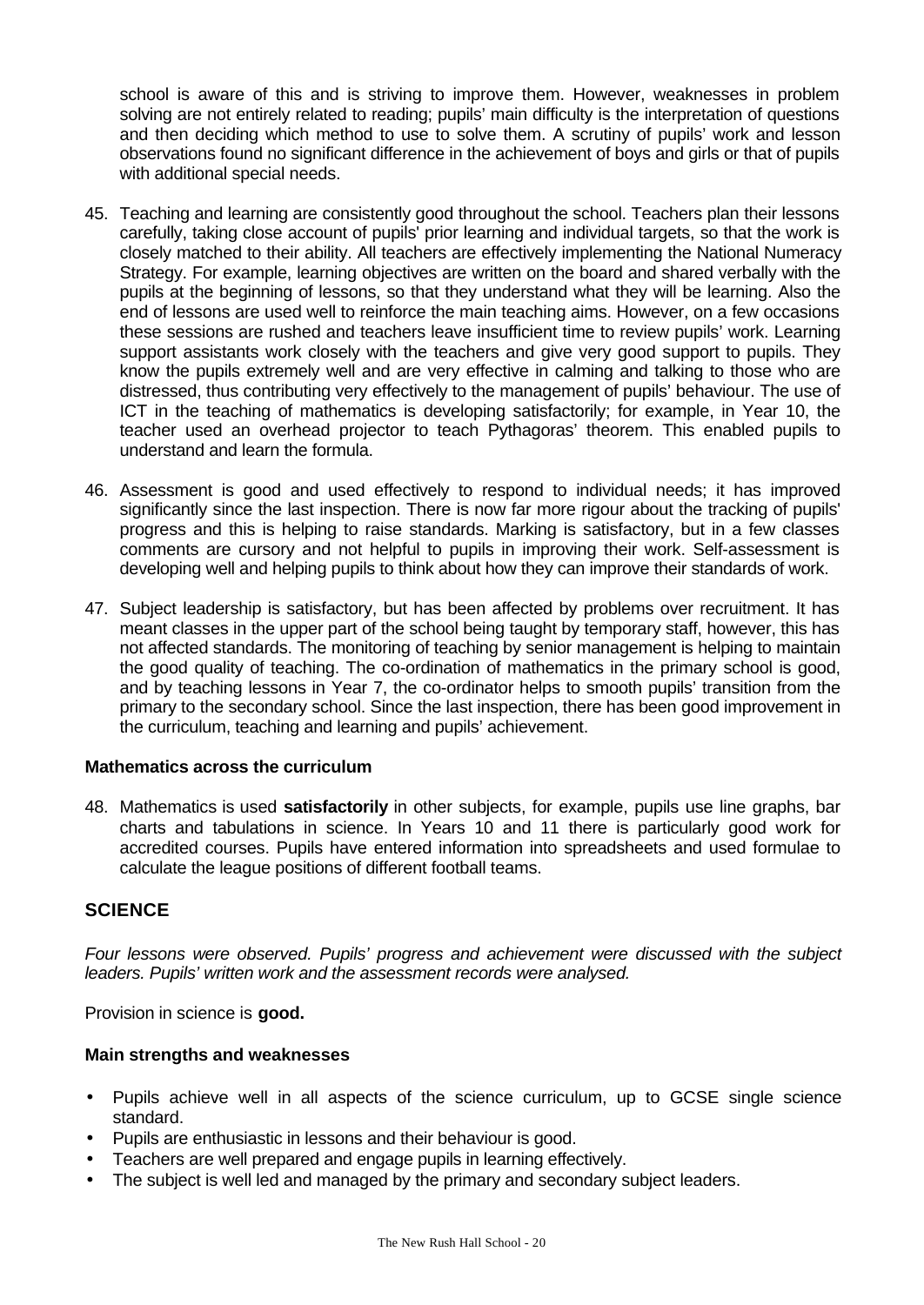- A well-planned and imaginative `Fun Science' programme motivates secondary pupils and supports their personal and social development.
- Assessment procedures are good overall but the marking of work and the checking and recording of progress in the primary department are limited.

# **Commentary**

- 49. The achievements of primary and secondary pupils are good. This is a significant improvement for primary pupils since the previous report. Pupils achieve well because they make an effort to learn scientific vocabulary and improve their knowledge and skill. Primary pupils know words like dissolving and filtering. They name the parts of their bodies. By Year 7 pupils know how to separate mixtures by chromatography. In Year 9 pupils begin to understand the idea of energy transfers and by Year 11 pupils gain GCSE single science grades in the range C to G. These pupils use computers well to record the results of their investigations using tables and line graphs. They record, for example, how the rate of a chemical reaction is affected by changing the concentration of acid, using hydrochloric acid and magnesium. The highest attaining GCSE pupils learn to write extended analyses and evaluations in their own words.
- 50. The quality of teaching and learning is consistently good across the school. Teachers know their subject well, particularly in the secondary department. Very good relationships between the staff and pupils encourage learning. Teachers and support staff secure high standards of behaviour and pupils work safely in pairs or groups in the laboratory. Pupils have equal opportunities to participate. Lessons are well planned, and resources for practical activities are readily to hand. Good use is made of the school's wild life garden. Teachers make good demands on pupils to think, but occasionally questions to secondary pupils come too thick and fast to give pupils a chance to compose their answers. Pupils learn well how to concentrate. By the time they reach Years 10 and 11 they can apply sustained effort to complete the extended investigations required for GCSE coursework.
- 51. A very successful optional programme for pupils in Years 7 to 9 aims to show them, in mixed age groups, how exciting and fun their science learning can be. This programme is very well led and managed by the science technician. It has involved school based activities and visits to the science museum in London, London Eye, London Aquarium, the Planetarium, and to Body World and Lord of the Rings exhibitions. At school there have been science challenges open to all, for example, a giant bubble championship. `Fun science' not only improves pupils' access to science learning but also promotes their personal and social development very effectively.
- 52. Assessment records are completed regularly enabling teachers to report on pupils' progress. In the secondary department the performance of pupils over time is carefully monitored and discussion helps pupils to understand the levels they have reached in each aspect of science. Although work is marked regularly there is insufficient written guidance to help pupils to improve their work. The assessment procedures used in the primary department require further refinement in order to record small steps in progress between the national attainment levels. There are also no procedures in place to compare the accuracy of the science assessments made by different teachers in the primary department.
- 53. Leadership and management in science are good and the two subject leaders have good knowledge of the science curriculum and of the requirements for national science tests. The curriculum is well planned across the school, in particular the arrangements for pupils to transfer from the primary to the secondary department. Resources are well managed by the science technician. There is a good focus on raising standards in the secondary department by using national guidance materials. Skills in literacy and numeracy are promoted routinely in science lessons and there are regular opportunities for pupils taking GCSE to take work home.

# **INFORMATION AND COMMUNICATION TECHNOLOGY**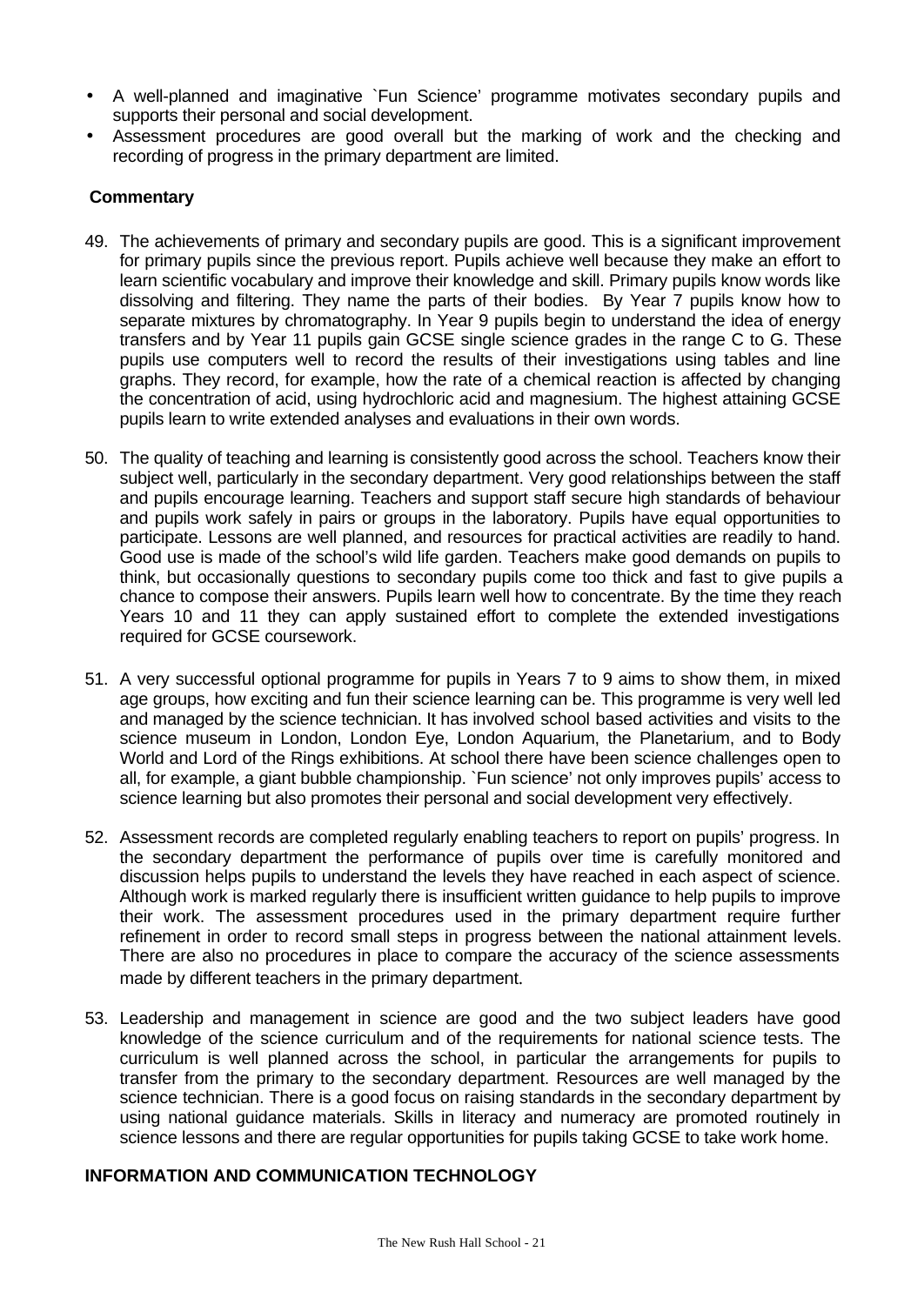## Provision for ICT is **satisfactory Main strengths and weaknesses**

- Achievement in ICT is good in years 1 to 6 because good teaching motivates pupils.
- Pupils achieve well in examination courses in Years 10 and 11.
- There are no procedures in place to track or monitor the progress that pupils make in developing computer skills in years 7 to 9.
- The use of ICT in other subjects of the curriculum is satisfactory.

# **Commentary**

- 54. There has been an improvement in ICT since the last inspection as a result of better teaching and increased resources. Pupils in Years 1 to 6 acquire new skills and understanding and demonstrate increasing competence in the subject as they move through the school. Lessons are characterised by interesting and varied activities, the involvement of most children and the use of attractive and stimulating resources. The use of multi-media work with pupils in Years 5 and 6 has a very positive effect upon their learning because they are very motivated to use cameras and see the results in "movie" format.
- 55. Pupils in Years 7 to 9 do not have separate ICT lessons and as a result they have few opportunities to develop skills learned previously. Due to the lack of specialist staffing there is limited information about pupils' achievements in these year groups. However, an analysis of year 10 and 11 work shows clearly that good progress is achieved, including imaginative use of digital cameras and new technology for presentations. The progress that pupils make means that they have an opportunity to follow an accredited examination course in Years 10 and 11 and achieve good results.
- 56. With the exception of the staffing difficulties for years 7 to 9, the quality of ICT teaching is good overall. Lessons are planned effectively to include appropriate activities for all pupils. Teachers and learning support assistants work well together and form good teams; this enhances the progress pupils make. Younger pupils learn that completing tasks in the right order is essential to develop 'PowerPoint' presentations. The ICT suite and mobile classroom have given pupils wider opportunities for use of the Internet for research purposes and individual study. Throughout the school, pupils enjoy composing and playing their own musical tunes which are developed with music-making software.
- 57. Leadership and management of the subject is good overall. The ICT co-ordinator has worked hard to improve the provision in ICT since the last inspection, not only in the subject itself but through regular monitoring of classroom practice and weekly workshops to train teachers and learning support staff. He has a clear vision for development of the subject, together with the knowledge and ability to implement his plans but this has been made difficult because of problems with recruiting specialist staff.

#### **Information and communication technology across the curriculum**

58. Satisfactory use is made of ICT in the teaching of other subjects. In humanities lessons ICT is used for word processing and creating graphs from data collected. In Mathematics, younger pupils use spreadsheets to calculate areas and perimeters of shapes. Older pupils complete tasks like drawing a modern house that requires the use of ICT programs. A few pupils develop creative images of themselves using digital photographs in art. Through using an internet site pupils are able to practise Spanish words that they have learned in lessons. The use of ICT in the planning of individual subjects is variable and not being monitored.

#### **HUMANITIES**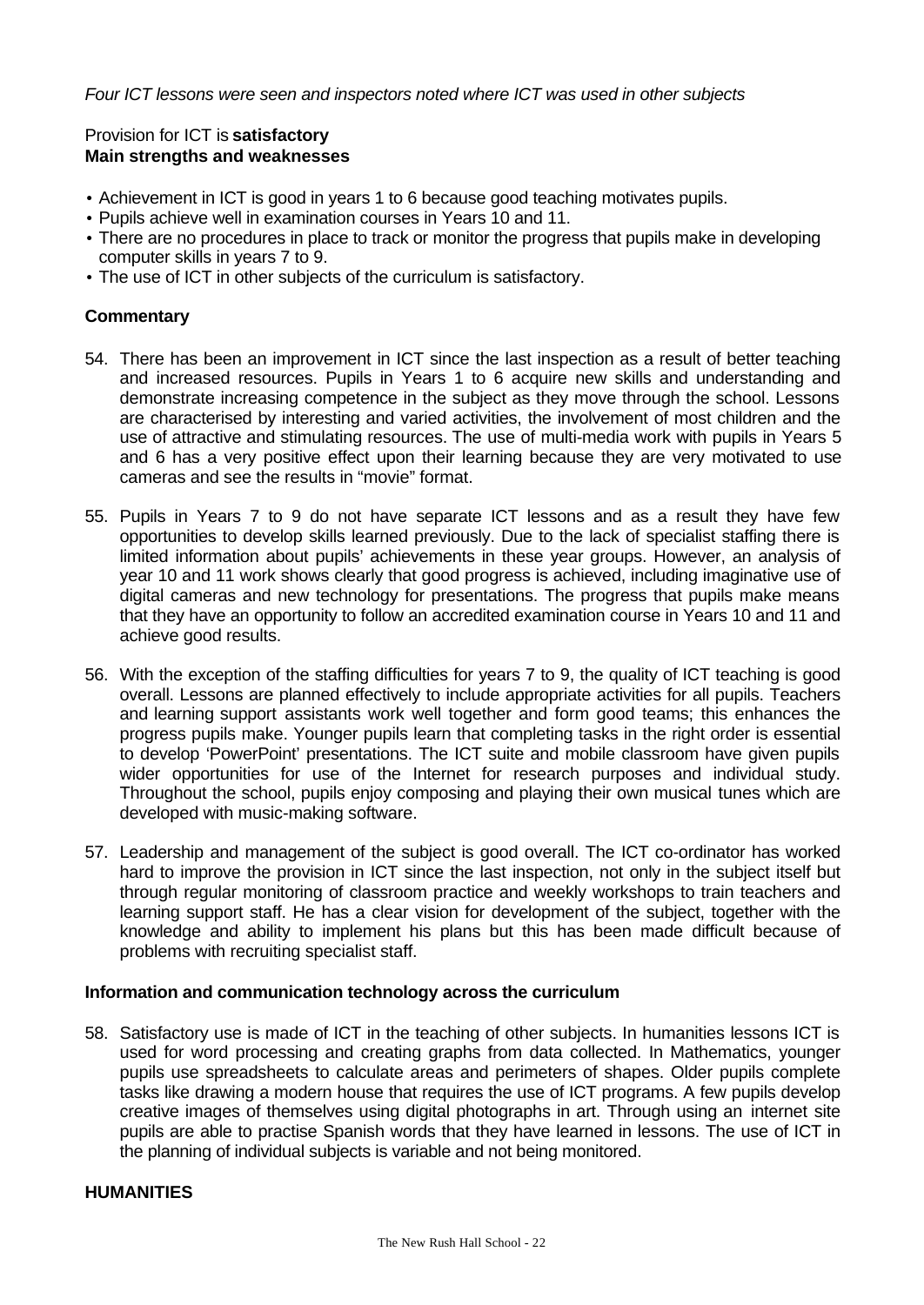*There was insufficient evidence to make reliable judgements about the quality of teaching and learning in humanities One lesson of history and one of geography were observed and an analysis made of pupils' work, teachers' records and classroom display.*

59. Teachers' records and pupils' work show that the curriculum is well planned, giving pupils a sound knowledge and understanding of an appropriate range of topics. History and geography work in years 3 and 4 is of good quality. Pupils show awareness of their local area by putting their ideas into practice and improving the working area in their classroom using combined planning and practical skills. In years 7, 8 and 9 pupils use ICT to plot graphs about migration and produce presentations about famous people.

# **RELIGIOUS EDUCATION**

*It was only possible to observe a limited amount of teaching during the inspection and judgements are based mainly upon the scrutiny of pupils' work and conversations with teachers and pupils. No judgement can be made on teaching.*

The provision in religious education is **satisfactory**.

### **Main strengths and weaknesses**

- Topics covered help pupils gain a satisfactory understanding of other faiths.
- Written work in the primary school is limited.
- The subject also makes a real contribution to pupils' moral and social development.
- Work in Years 10 and 11 helps pupils to reflect on the society in which they live.

- 60. Since the last inspection pupils' achievement has improved and is now satisfactory. The curriculum stresses the importance of the different faiths in society and as a result pupils' knowledge and understanding of the major religious faiths develops satisfactorily. Pupils enjoy learning about other religions, for example, Christianity, Islam, Hinduism and Judaism. Opportunities are taken to study key occasions and festivals, for example, pupils in Year 6 are taught about Ramadan and the celebration of Eid. Primary pupils become familiar with a variety of artefacts associated with different religions. A particular strength is the good use made of resources and display to engage the pupils' interest and enhance their understanding. Pupils in the primary school have made prayer mats and books. However, the amount of writing produced by pupils is rather limited; they are capable of producing far more.
- 61. In Year 9, the pupils are learning more about the Jewish faith, for example, how the Torah is written in Hebrew and the Dead Sea Scrolls. In a lesson observed good teaching and questioning led to a pupil explaining why Moses was such a hero to the Jews. In years 10 and 11, work continues to focus on different religions and looks in some depth at the reasons for using holy books such as the Bible and Qu'ran. An important focus of the work in the upper school is for pupils to learn more about themselves and how they fit into society. Good examples of work were seen about euthanasia, love and forgiveness, the Hospice Movement and the influence of Mohammed Ali. ICT is used satisfactorily in years 10 and 11, but opportunities for using ICT are not systematically planned or embedded in the religious education curriculum.
- 62. Subject leadership is satisfactory. The co-ordinator in the senior school has only been appointed recently and he is keen to move the subject on. Resources have improved significantly and are now good; they are used effectively and make lessons more interesting for the pupils. The curriculum is enhanced by visits from people of different faiths from within the community and visits to different places of worship, for example, a mosque.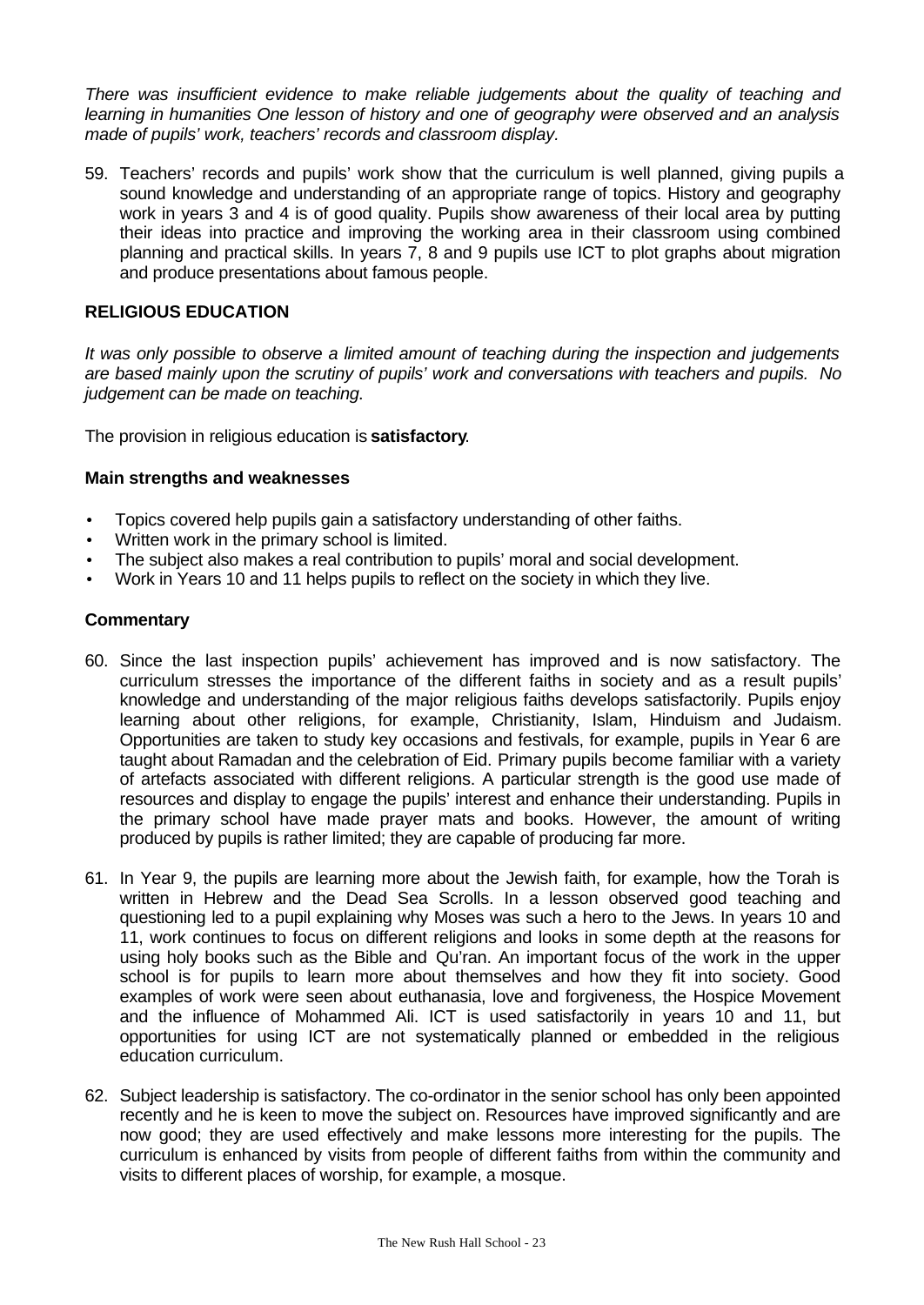# **CREATIVE, AESTHETIC, PRACTICAL AND PHYSICAL SUBJECTS**

# **Design and technology**

*Insufficient lessons were observed in design and technology to make a judgement about the provision*.

- 63. Only a limited amount of work on textiles and food technology is taught in years 7 to 11; the work is mainly with resistant materials. Currently, there is no suitable accommodation for teaching food technology. In the one lesson observed in Year 9, teaching was very good and, as a result, pupils achieved very well. They were making a portable mirror and showed very good competency in marking out their work and then using the pillar drill safely and accurately. They were well supported by the teacher and teaching assistant.
- 64. Pupils in years 10 and 11 study engineering as part of a NVQ course. From an observation of a lesson, a discussion with the co-ordinator and a scrutiny of pupils' work it is evident that the course is very relevant and pupils work hard to achieve success. In the lesson seen pupils were using equipment with care and precision and developing a good range of workshop skills.

### **Music**

*Music was not a focus for the inspection; therefore, judgements were not made about teaching and learning*.

65. A discussion with the advisory teacher for music, showed that the teaching and the development of the music curriculum had been restricted because of retention and recruitment difficulties. There is appropriate planning in place and the newly appointed co-ordinator is working hard to raise the profile of the subject.

# **Art and design**

*Four lessons were observed. Pupils' work on display, and their progress and achievement, were discussed with the subject leader, and with the art supply teacher. Assessment records were analysed.*

Provision in art and design is **very good.**

# **Main strengths and weaknesses**

- Pupils achieve very well throughout the school and in GCSEs.
- Pupils respond very well to the consistently very good quality teaching.
- Learning in art supports pupils' personal and social development, and broadens their cultural awareness.
- The subject is well led and managed overall but there are weaknesses in subject planning.
- The weaknesses reported at the last inspection about the quality of the accommodation remain.

# **Commentary**

66. Pupils achieve GCSE grades from A to E. These grades represent very good progress in the time they have been at New Rush Hall. Achievement in years 10 and 11 is particularly good because pupils develop sufficient maturity to concentrate for sustained periods to complete their GCSE coursework. Pupils with additional special educational needs, and boys and girls in Years 3 to 6, achieve equally well. Pupils achieve well because specialists teach them, they behave very well in lessons, have a positive attitude to work and do not waste time. The youngest pupils enjoy talking about their work, for example, when designing cityscapes in the style of James Rizzi. Pupils in Years 3 and 4 use real fruit to create faces, like the work of Arimboldo. They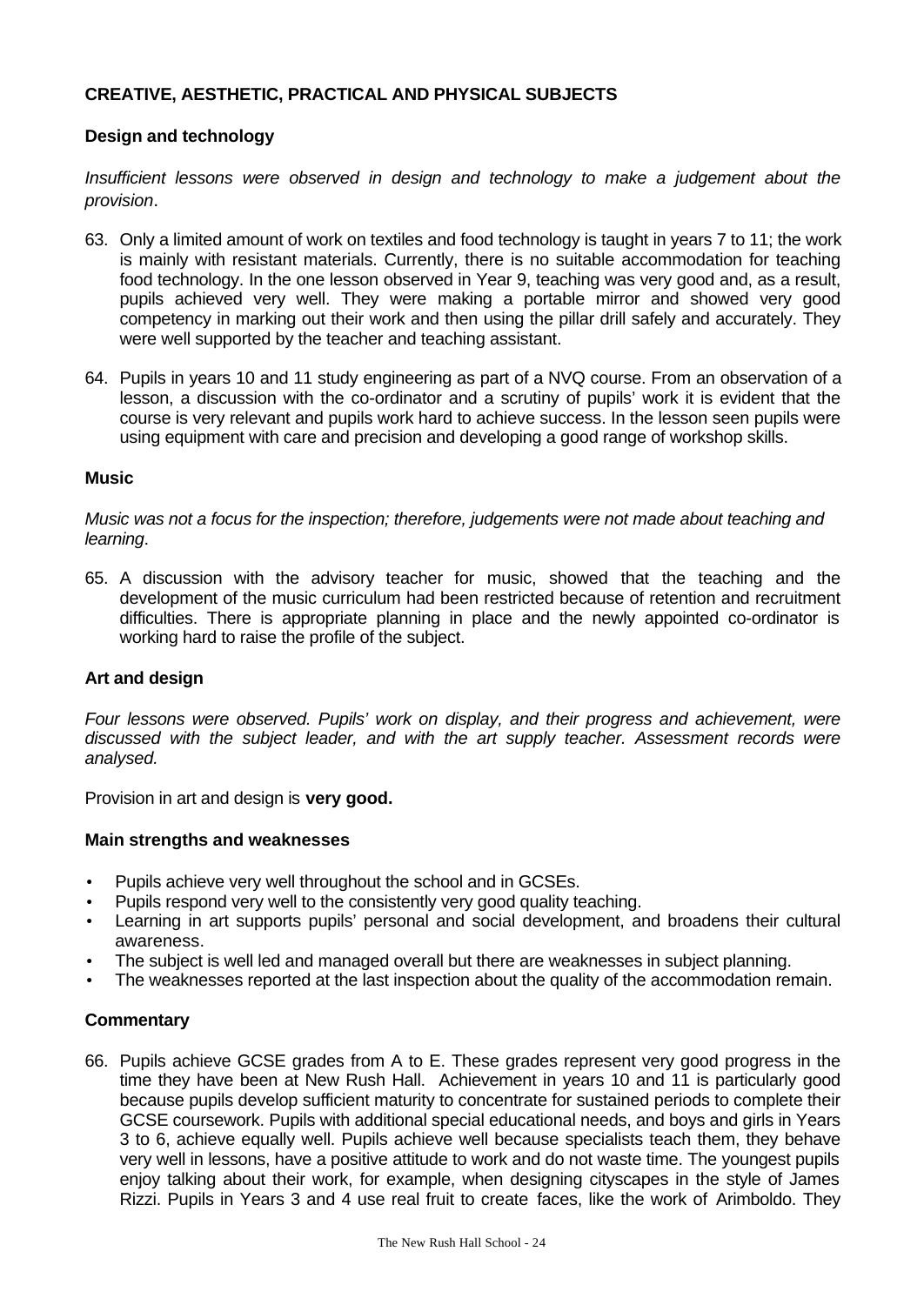paint imaginary landscapes in the style of Monet. After reading Hansel and Gretel they design, draw and paint sweet houses in a similar style to the painter Gaudi. Pupils in Years 5 and 6 create ceramic mosaic pictures influenced by the work of Andy Warhol. Secondary pupils learn pop art techniques from the 1950s and '60s.They paint in the primitive expressive style of artists like Lowry. They learn about perspective and surrealism from study of Dali, Magritte and Munch.

- 67. The quality of teaching and learning is very good throughout the school. Well-developed relationships between staff and pupils, high standards of discipline, and good use of pupils' individual interests, are the starting points for motivating pupils. In Year 10, for example, a pupil is well supported to develop drawing, painting and printing techniques for GCSE coursework by building on his interest in a famous boxer. Secondary pupils readily listen to, and act on, their teacher's advice, when, for example, learning how to draw eyebrows and shade noses in their pencil drawn self-portraits. Pupils learn to use pencil, shading techniques, pastels, powder paint, and tools for printing. From the youngest age, pupils learn colour theory and the art of colour mixing from basic primary colours. They build well on these skills over the years until they reach GCSE standard. Assessment is satisfactory overall, and in Years 10 and 11 it is good because GCSE assessments are well established. There is however, little evidence of the routine annotation of work to provide evidence for the National Curriculum assessments that are recorded at least twice a year.
- 68. Pupils' experiences in art broaden their cultural awareness and support their emotional and behavioural development. Pupils become confident in Batik techniques to create designs with wax, typical of South East Asia. Pupils use paint, pencil and chalk to create imaginary buildings in Moroccan and Islamic style. Year 8 pupils use clay to make and paint African masks. Secondary pupils learn about aboriginal painting. Older pupils use the internet to research the work of famous artists. They visit the Hayward and the Tate Modern art galleries in London. These visits not only support pupils' study of artists like Roy Lichenstein, for example, but also promote independence, responsibility, reliability and cultural awareness.
- 69. The subject leader leads and manages the department effectively. There are high expectations of pupils to GCSE standard, specialist teaching skills are well deployed throughout the school, and targets are in place for the continuing development of the subject. Planning for the full coverage of National Curriculum art and design in Years 3 to 9 requires further monitoring and development. For example, in planning the breadth of materials and processes used, there is not enough reference to digital media, textiles and sculpture. There is much planning around the work of contemporary artists but fewer opportunities for pupils to investigate art, craft and design from a range of historical contexts, for example.
- 70. The accommodation is adequate but the limitations reported at the time of the last inspection remain. The room is cramped and shared with design and technology. There is too little space to dry and store pupils' artwork. Improvement since the last inspection is satisfactory. Resources for the teaching of art are good.

# **PHYSICAL EDUCATION**

*Five physical education lessons were observed, the department's planning documents were considered and a lunchtime club observed.*

Provision in physical education is **very good**.

# **Main strengths and weaknesses**

- Pupils achieve very well in a wide range of different activities.
- Lessons are well planned and expectations for pupils' behaviour and effort are very high.
- Throughout lessons pupils are regularly encouraged to evaluate their own performance and look to how they could improve.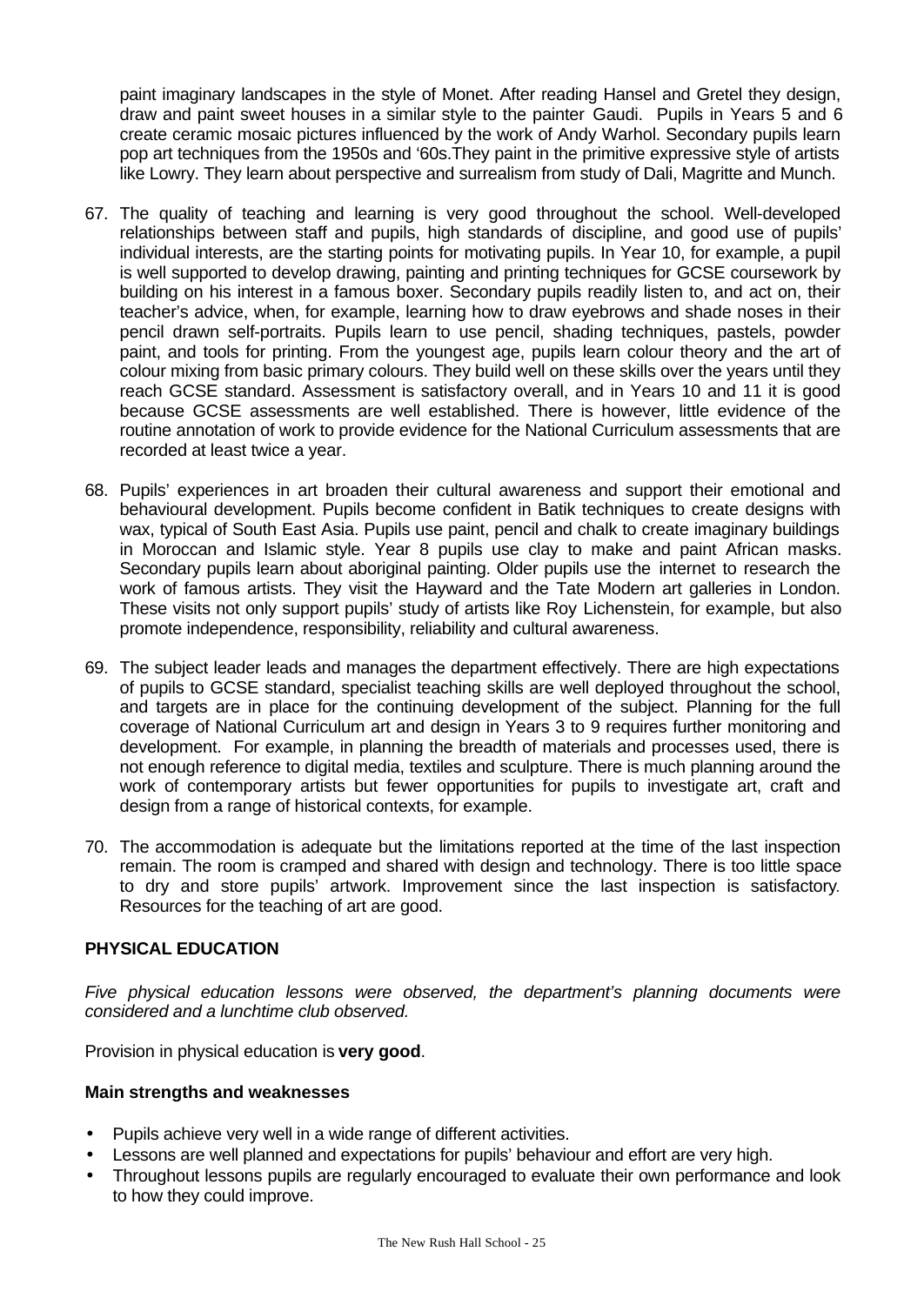• Activities as part of the behaviour management system for secondary pupils and the lunchtime clubs encourage pupils' physical development very well.

# **Commentary**

- 71. Pupils enjoy and achieve very well when taking part in physical activities. Much of this has to do with the very professional and effective approach of the teacher responsible for the subject. Pupils now take GCSE in physical education and the predicted grades for this year indicate that they are expected to achieve A or B grades. These grades are higher than those normally expected in schools of this type and compare very favourably with the standards achieved by pupils in mainstream education.
- 72. The very good subject knowledge of the teacher results in pupils being coached well. This is the case in basketball where pupils are developing a good understanding of the importance of teamwork, learn to pass the ball well and ensure that both in defence and attack they are aware of the different tactics to use. In an orienteering lesson for Year 7 pupils, the level of preparation and the teacher's own very good knowledge of orienteering mean that pupils gain rapidly in their understanding of how to find their way around a wooded area using a map and compass.
- 73. In lessons pupils know that there are clear expectations in terms of their behaviour and the amount of effort that they are expected to put into their work. Pupils listen carefully to the teacher and accept the advice given. They are very well motivated to succeed and keen to extend their performance levels.
- 74. The subject plays a very important part in the work of the school, this is particularly so in developing pupils' confidence and self-esteem. The teacher uses praise and encouragement very positively but is also quick to make it clear to pupils if they are acting in an inappropriate manner. His method of doing this is very effective and allows the pupils themselves to retain their dignity yet recognise the 'error of their ways'. Pupils are regularly encouraged to evaluate their performance. Comments such as - 'do you understand what you did?'- 'the next time you do it, what can you do better?' - are regular utterances in physical education lessons.
- 75. Physical education plays an important part in the behaviour management system for secondary pupils. Pupils earn the privilege to join in activities referred to as 'Team Challenge'. Each week there are different sporting activities. During the week of inspection, pupils were developing their skills in teamwork and co-operation through playing basketball. There was a noticeable improvement in the second session of the week following the advice and support provided during the first session. Pupils also achieve well in a number of activities that are offered during lunchtime. These include table-tennis where pupils' skills are finally honed through regular practice and many are now very competent players.

# **PERSONAL, SOCIAL AND HEALTH EDUCATION AND CITIZENSHIP**

*Four lessons were observed and other aspects of the curriculum linked to this area were considered.*

Provision in personal, social and health education and citizenship is **very good.**

# **Main strengths and weaknesses**

- Pupils achieve very well in a wide range of activities.
- Very good leadership and management ensures that very good practice is embedded throughout the curriculum.
- Pupils are set detailed targets which are frequently evaluated.
- Planning and the use of resources, including visitors, from within and outside the school is very good.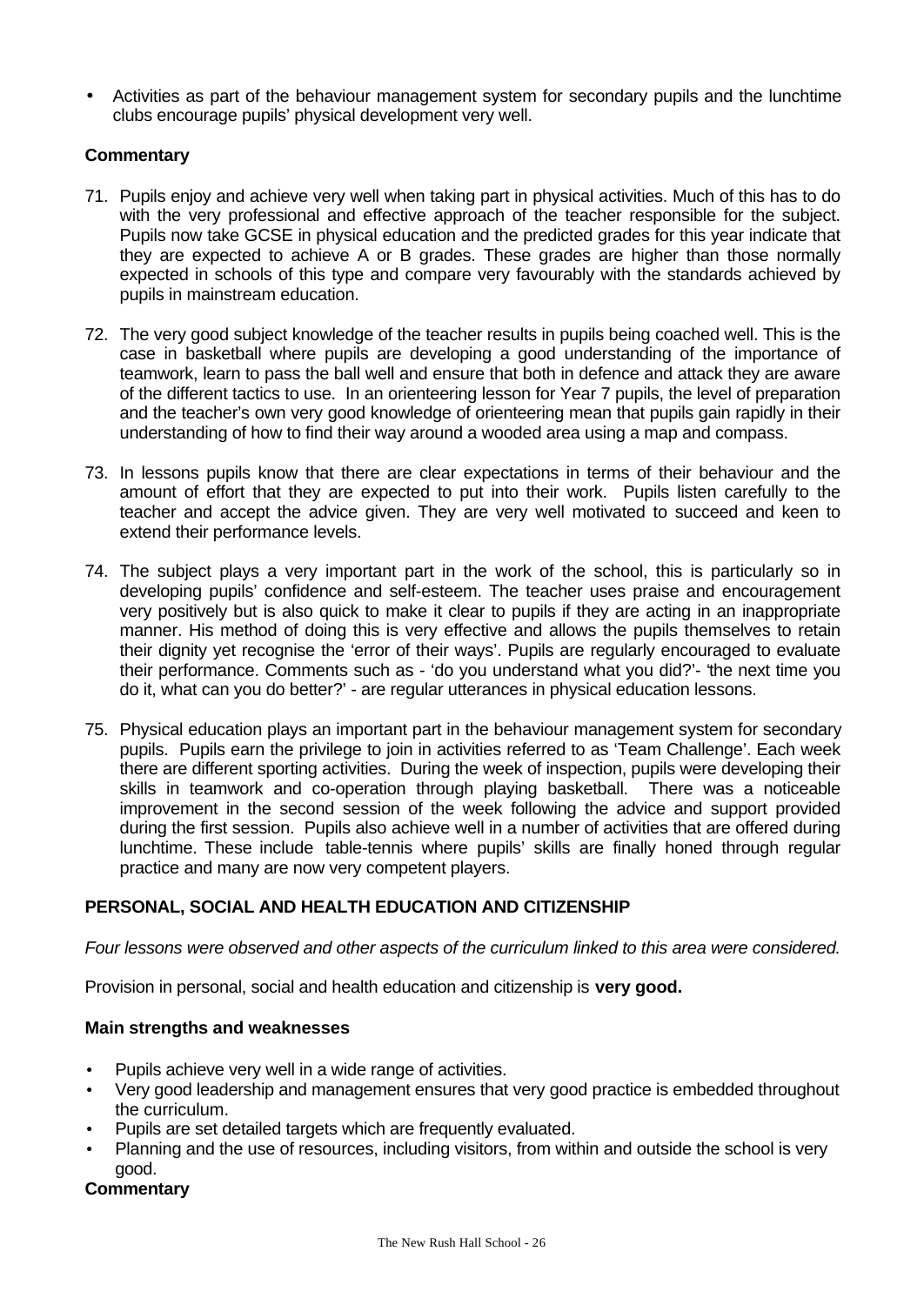- 76. Pupils' achievement in personal, social and health education and citizenship is very good. Staff know pupils very well and use comprehensive assessment information to set detailed targets with pupils. Half-termly reviews demonstrate that pupils' achieve these very well, developing their self-awareness and their ability to get on with others. Examples of areas where very good progress has been secured include work on human rights in year 2, where pupils now show an impressive depth of understanding, and following work on assertiveness in year 9 pupils demonstrate a willingness to explore ideas thoroughly and put them into practice
- 77. Teaching and learning are very good. Teachers plan effectively for pupils to build on their learning in lessons and at social times throughout the day. They make very good use of a range of opportunities including times to sit and discuss pupils' interests during breakfast club and specially organised events to celebrate other people's achievements. Staff are very effective at promoting extensive discussion with pupils through questioning and prompts. This develops good speaking and listening skills as well as very good understanding of social issues. Staff use good quality resources effectively to stimulate pupils' interest in the lessons.
- 78. The assessment of pupils' progress overall is good. Pupils' progress against individual targets is recorded and discussed with them every day. The school makes very good use of partnership work with a range of agencies and outside speakers to advise and contribute directly to teaching. This is a particular strength in the teaching of sex and relationships, health and citizenship education.
- 79. Leadership and management of the subject are very good. The heads of the primary and secondary departments have a clear vision for personal, social and health education and citizenship, which is supported by well described whole school values. There has been very good improvement since the last inspection.